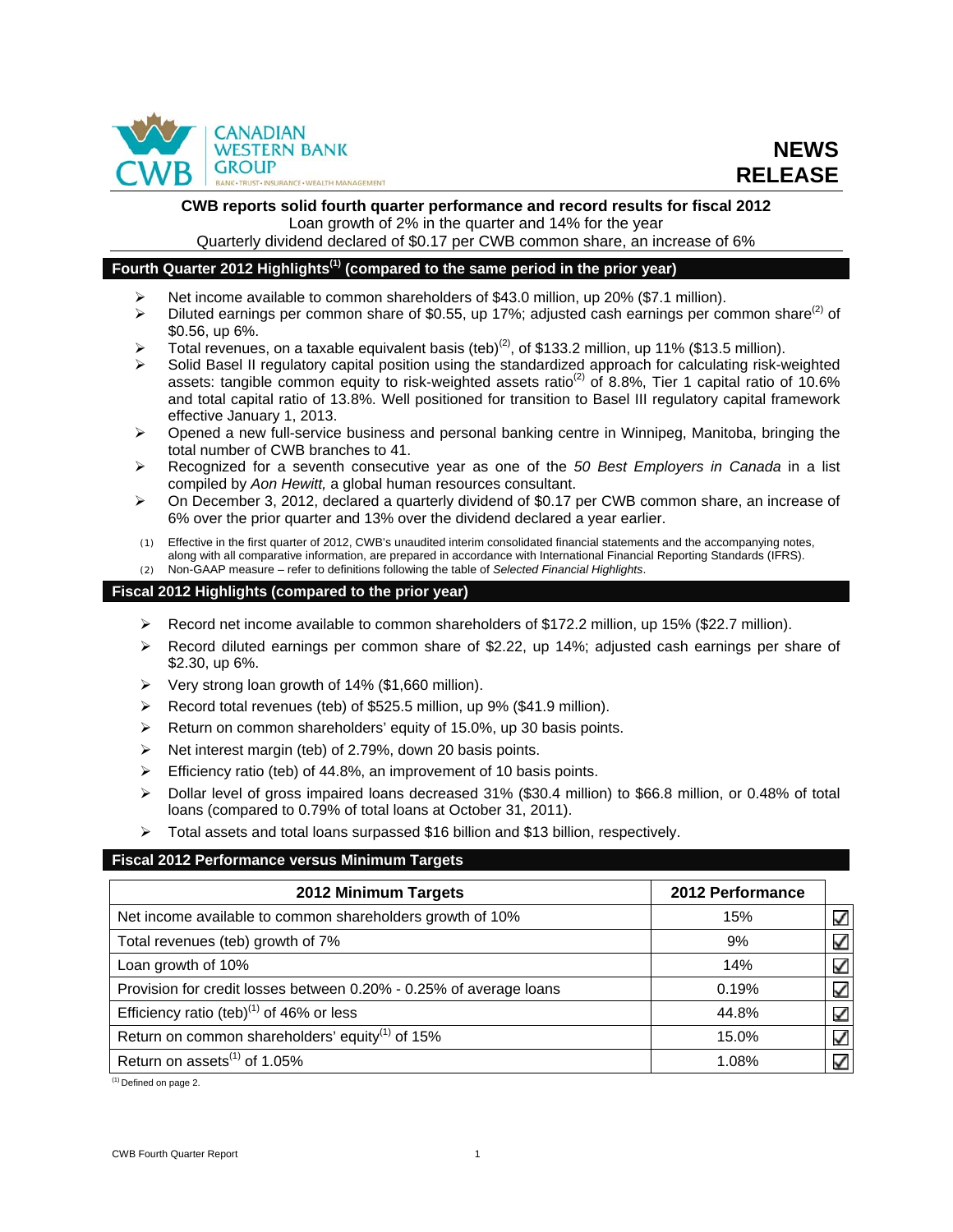## Selected Financial Highlights

|                                                      |               | For the three months ended  |    |            | Change from | For the year ended |               | Change from |                |  |
|------------------------------------------------------|---------------|-----------------------------|----|------------|-------------|--------------------|---------------|-------------|----------------|--|
| (unaudited)                                          | October 31    | July 31                     |    | October 31 | October 31  | October 31         |               | October 31  | October 31     |  |
| (\$ thousands, except per share amounts)             | 2012          | 2012                        |    | 2011       | 2011        | 2012               |               | 2011        | 2011           |  |
| <b>Results of Operations</b>                         |               |                             |    |            |             |                    |               |             |                |  |
| Net interest income (teb - see below)                | 113,246<br>\$ | 115,217<br>\$               | \$ | 106,184    | $7%$ \$     | 443,572            | \$            | 411,452     | 8 %            |  |
| Less teb adjustment                                  | 1,979         | 2,086                       |    | 3,133      | (37)        | 9,143              |               | 11,059      | (17)           |  |
| Net interest income per                              |               |                             |    |            |             |                    |               |             |                |  |
| financial statements                                 | 111,267       | 113,131                     |    | 103,051    | 8           | 434,429            |               | 400,393     | 9              |  |
| Other income                                         | 19,932        | 22,933                      |    | 13,489     | 48          | 81,910             |               | 72,103      | 14             |  |
| Total revenues (teb)                                 | 133,178       | 138,150                     |    | 119,673    | 11          | 525,482            |               | 483,555     | 9              |  |
| <b>Total revenues</b>                                | 131,199       | 136,064                     |    | 116,540    | 13          | 516,339            |               | 472,496     | 9              |  |
| Net income available to                              |               |                             |    |            |             |                    |               |             |                |  |
| common shareholders                                  | 43,046        | 48,004                      |    | 35,921     | 20          | 172,197            |               | 149,538     | 15             |  |
| Earnings per common share                            |               |                             |    |            |             |                    |               |             |                |  |
| Basic <sup>(1)</sup>                                 | 0.55          | 0.62                        |    | 0.48       | 15          | 2.24               |               | 2.07        | 8              |  |
| Diluted <sup>(2)</sup>                               | 0.55          | 0.61                        |    | 0.47       | 17          | 2.22               |               | 1.95        | 14             |  |
| Adjusted cash <sup>(3)</sup>                         | 0.56          | 0.63                        |    | 0.53       | 6           | 2.30               |               | 2.17        | 6              |  |
| Return on common shareholders' equity <sup>(4)</sup> | 13.8%         | 16.1 %                      |    | 13.6%      | $20$ bp     | 15.0%              |               | 14.7%       | 30 $bp^{(5)}$  |  |
| Return on assets <sup>(6)</sup>                      | 1.03          | 1.19                        |    | 0.97       | 6           | 1.08               |               | 1.09        | (1)            |  |
| Efficiency ratio (teb) $(7)$                         | 46.7          | 42.8                        |    | 45.5       | 120         | 44.8               |               | 44.9        | (10)           |  |
| Efficiency ratio                                     | 47.4          | 43.4                        |    | 46.7       | 70          | 45.6               |               | 45.9        | (30)           |  |
| Net interest margin (teb) <sup>(8)</sup>             | 2.71          | 2.85                        |    | 2.87       | (16)        | 2.79               |               | 2.99        | (20)           |  |
| Net interest margin                                  | 2.67          | 2.80                        |    | 2.79       | (12)        | 2.73               |               | 2.91        | (18)           |  |
| Provision for credit losses as a                     |               |                             |    |            |             |                    |               |             |                |  |
| percentage of average loans                          | 0.17          | 0.19                        |    | 0.17       |             | 0.19               |               | 0.19        |                |  |
| Per Common Share                                     |               |                             |    |            |             |                    |               |             |                |  |
| Cash dividends                                       | 0.16<br>\$    | 0.16<br>\$                  | \$ | 0.14       | $14 \%$ \$  | 0.62               | $\mathsf{\$}$ | 0.54        | 15 %           |  |
| Book value                                           | 15.94         | 15.56                       |    | 13.87      | 15          | 15.94              |               | 13.87       | 15             |  |
| Closing market value                                 | 29.56         | 26.27                       |    | 28.50      | 4           | 29.56              |               | 28.50       | $\overline{4}$ |  |
| Common shares outstanding (thousands)                | 78,743        | 78,319                      |    | 75,462     | 4           | 78,743             |               | 75,462      | $\overline{4}$ |  |
| <b>Balance Sheet and Off-Balance</b>                 |               |                             |    |            |             |                    |               |             |                |  |
| <b>Sheet Summary</b>                                 |               |                             |    |            |             |                    |               |             |                |  |
| Assets                                               | 16,873,269    | 16,033,025<br><sup>\$</sup> | \$ | 14,849,141 | 14 %        |                    |               |             |                |  |
| Loans                                                | 13,953,686    | 13,642,414                  |    | 12,293,282 | 14          |                    |               |             |                |  |
| Deposits                                             | 14, 144, 837  | 13,455,398                  |    | 12,394,689 | 14          |                    |               |             |                |  |
| Debt                                                 | 634,273       | 603,931                     |    | 634,877    | $\sim$      |                    |               |             |                |  |
| Shareholders' equity                                 | 1,464,981     | 1,428,090                   |    | 1,256,613  | 17          |                    |               |             |                |  |
| Assets under administration                          | 7,171,826     | 6,830,282                   |    | 9,369,589  | (23)        |                    |               |             |                |  |
| Assets under management                              | 855,333       | 814,498                     |    | 816,219    | 5           |                    |               |             |                |  |
| Capital Adequacy <sup>(9)</sup>                      |               |                             |    |            |             |                    |               |             |                |  |
| Tangible common equity                               |               |                             |    |            |             |                    |               |             |                |  |
| to risk-weighted assets <sup>(10)</sup>              | 8.8%          | 8.7 %                       |    | 8.6%       | 20 bp       |                    |               |             |                |  |
| Tier 1 ratio                                         | 10.6          | 10.5                        |    | 11.1       | (50)        |                    |               |             |                |  |
| Total ratio                                          | 13.8          | 13.7                        |    | 15.4       | (160)       |                    |               |             |                |  |

(1) Basic earnings per common share (EPS) is calculated as net income available to common shareholders divided by the average number of common shares outstanding.<br>(2) Diluted EPS is calculated as net income available to co

(3) Adjusted cash EPS is diluted EPS excluding the after-tax amortization of acquisition-related intangible assets and the non-tax deductible change in fair value of contingent consideration. These exclusions represent non-cash charges mainly related to the acquisition of National Leasing Group Inc. and are not considered indicative of ongoing business performance. The effect of the non-tax deductible change in<br>the fair value o understanding about how management views CWB's performance.

(4) Return on common shareholders' equity is calculated as net income available to common shareholders divided by average common shareholders' equity.<br>(5) bp - basis point change.

(5) bp – basis point change.<br>
(6) Return on assets is calcular<br>
(7) Efficiency ratio is calcular Return on assets is calculated as net income available to common shareholders divided by average total assets.

 $\overline{7}$  Efficiency ratio is calculated as non-interest expenses divided by total revenues excluding the non-tax deductible change in fair value of contingent consideration.<br>(8) Net interest margin is calculated as annual

(8) Net interest margin is calculated as annualized net interest income divided by average total assets.<br>(9) Capital adequacy is calculated in accordance with Basel II guidelines issued by the Office of the Superintendent been restated to International Financial Reporting Standards (IFRS).

(10) Tangible common equity to risk-weighted assets is calculated as shareholders' equity less subsidiary goodwill divided by risk-weighted assets, calculated in accordance with guidelines issued by OSFI. The<br>2011 ratio ha

#### **Taxable Equivalent Basis (teb)**

Most banks analyze revenue on a taxable equivalent basis to permit uniform measurement and comparison of net interest income. Net interest income (as presented in the consolidated statement of income) includes tax-exempt income on certain securities. Since this income is not taxable, the rate of interest or dividends received is significantly lower than would apply to a loan or security of the same amount. The includes adjustment to taxable equivalent basis increases interest income and the provision for income taxes to what they would have been had the tax-exempt securities been taxed at the statutory rate. The taxable equivalent basis does not have a standardized meaning prescribed by IFRS and, therefore, may not be comparable to similar measures presented by other banks. Total revenues, net interest income and income<br>taxes are discusse

#### **Non-GAAP Measures**

Taxable equivalent basis, adjusted cash earnings per common share, return on common shareholders' equity, return on assets, efficiency ratio, net interest margin, tangible common equity to risk-weighted assets, Tier 1 and total capital adequacy ratios, and average balances do not have standardized meanings prescribed by IFRS and therefore may not be comparable to similar measures presented by other financial institutions.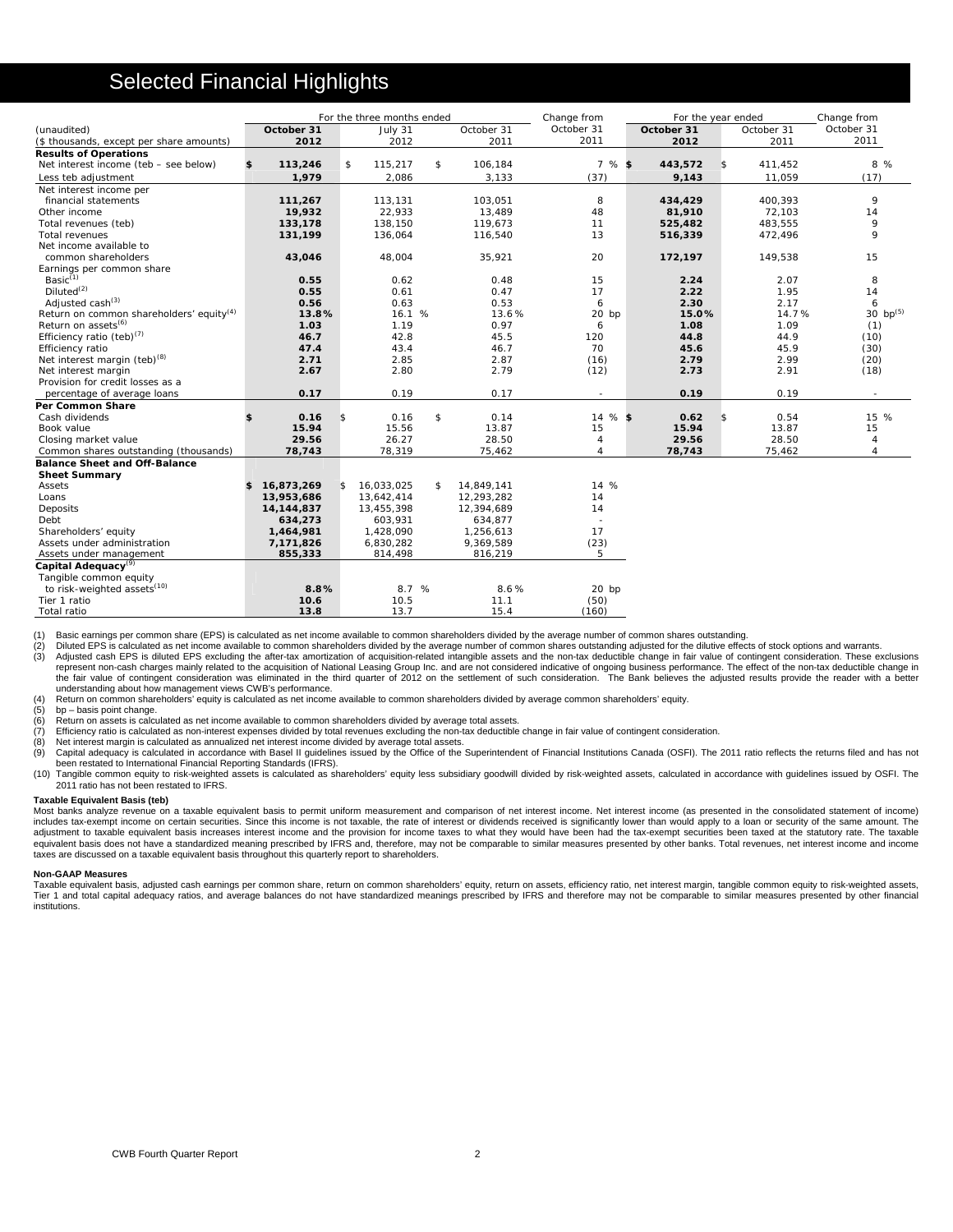This financial summary should be read in conjunction with Canadian Western Bank's (CWB or the Bank) unaudited interim consolidated financial statements for the period ended October 31, 2012 and the audited consolidated financial statements and Management's Discussion and Analysis (MD&A) for the year ended October 31, 2011, available on SEDAR at www.sedar.com and the Bank's website at www.cwbankgroup.com. Commencing in 2012, CWB's financial results and quarterly financial statements, including comparative information, are prepared under International Financial Reporting Standards (IFRS). Except where indicated below, the factors discussed and referred to in the MD&A for fiscal 2011 remain substantially unchanged. Commencing in the first quarter of 2012, operating results are presented as one segment – Banking and Financial Services. The 2012 Annual Report and audited consolidated financial statements for the year ended October 31, 2012 will be available on both SEDAR and the Bank's website on December 6, 2012. The 2012 Annual Report will be distributed to shareholders in January 2013.

**Edmonton, December 4, 2012** – Canadian Western Bank (TSX: CWB) today announced solid financial performance marking the Bank's 98<sup>th</sup> consecutive profitable quarter. Fourth quarter net income available to common shareholders of \$43.0 million was up 20% (\$7.1 million) compared to the same quarter last year while diluted earnings per common share increased 17% to \$0.55. Adjusted cash earnings per share, which excludes the after-tax amortization of acquisition-related intangible assets and the non-tax deductible change in fair value of contingent consideration, was \$0.56, up 6%.

Fourth quarter total revenues, measured on a taxable equivalent basis (teb - see definition following the Financial Highlights table), grew 11% (\$13.5 million) to reach a record \$133.2 million as the benefit of very strong 14% year-over-year loan growth and 48% (\$6.4 million) higher other income more than offset the impact of a 16 basis point decline in net interest margin (teb) to 2.71%. Growth in other income mainly resulted from an \$8.5 million positive change in net gains on securities and the elimination of charges related to changes in fair value of contingent consideration (\$3.6 million in the fourth quarter of 2011), partially offset by \$4.0 million lower net insurance revenues and a \$2.6 million decline in the "other" component of other income. Net gains on securities of \$5.4 million in the fourth quarter compared to net losses of \$3.1 million in the same period of 2011. Charges for contingent consideration were eliminated in the third quarter of this year upon the settlement of the Bank's ownership of National Leasing Group Inc. Net insurance revenues were impacted by increased claims expense related to severe hailstorms in Alberta in August 2012. The 'other' component of other income in the fourth quarter of 2011 included a \$2.0 million gain attributed to the sale of a residential mortgage portfolio.

Compared to last quarter, net income available to common shareholders declined 10% (\$5.0 million) as the positive revenue contribution from 2% quarterly loan growth and \$3.5 million higher gains on securities was more than offset by the combined impact of a 14 basis point reduction in net interest margin (teb), a \$5.3 million decline in net insurance revenues and a \$1.8 million reduction in the 'other' component of other income. The material reduction in net interest margin largely resulted from unusually high interest recoveries in the previous quarter, as well as lower yields on both loans and securities, partially offset by more favourable fixed term deposit costs. Diluted earnings per common share decreased 10% (\$0.06) from the prior quarter while adjusted cash earnings per share was down 11% (\$0.07).

Record annual net income available to common shareholders of \$172.2 million increased 15% (\$22.7 million) compared to last year while diluted earnings per common share was up 14% to \$2.22. Adjusted cash earnings per share of \$2.30 improved from \$2.17 in the prior year. Record total revenues (teb) of \$525.5 million increased 9%, reflecting 8% (\$32.1 million) growth in net interest income (teb) and 14% (\$9.8 million) higher other income. Growth in net interest income was driven by the benefit of very strong loan growth, partially offset by the significant impact of a 20 basis point reduction in net interest margin (teb) to 2.79%.

The quarterly return on common shareholders' equity of 13.8% increased 20 basis points compared to a year earlier, but was down 230 basis points from the prior quarter for the reasons already mentioned. Return on common shareholders' equity for the year of 15.0% was up from 14.7% in 2011. Fourth quarter return on assets of 1.03% compared to 0.97% last year and 1.19% in the previous quarter. Return on assets for the year was 1.08%, down one basis point from 2011.

The quarterly efficiency ratio (teb), which measures non-interest expenses as a percentage of total revenues (teb), excluding the non-tax deductible change in fair value of contingent consideration, was 46.7%, up 120 basis points. The annual efficiency ratio (teb) of 44.8% was a slight improvement from 44.9% in 2011.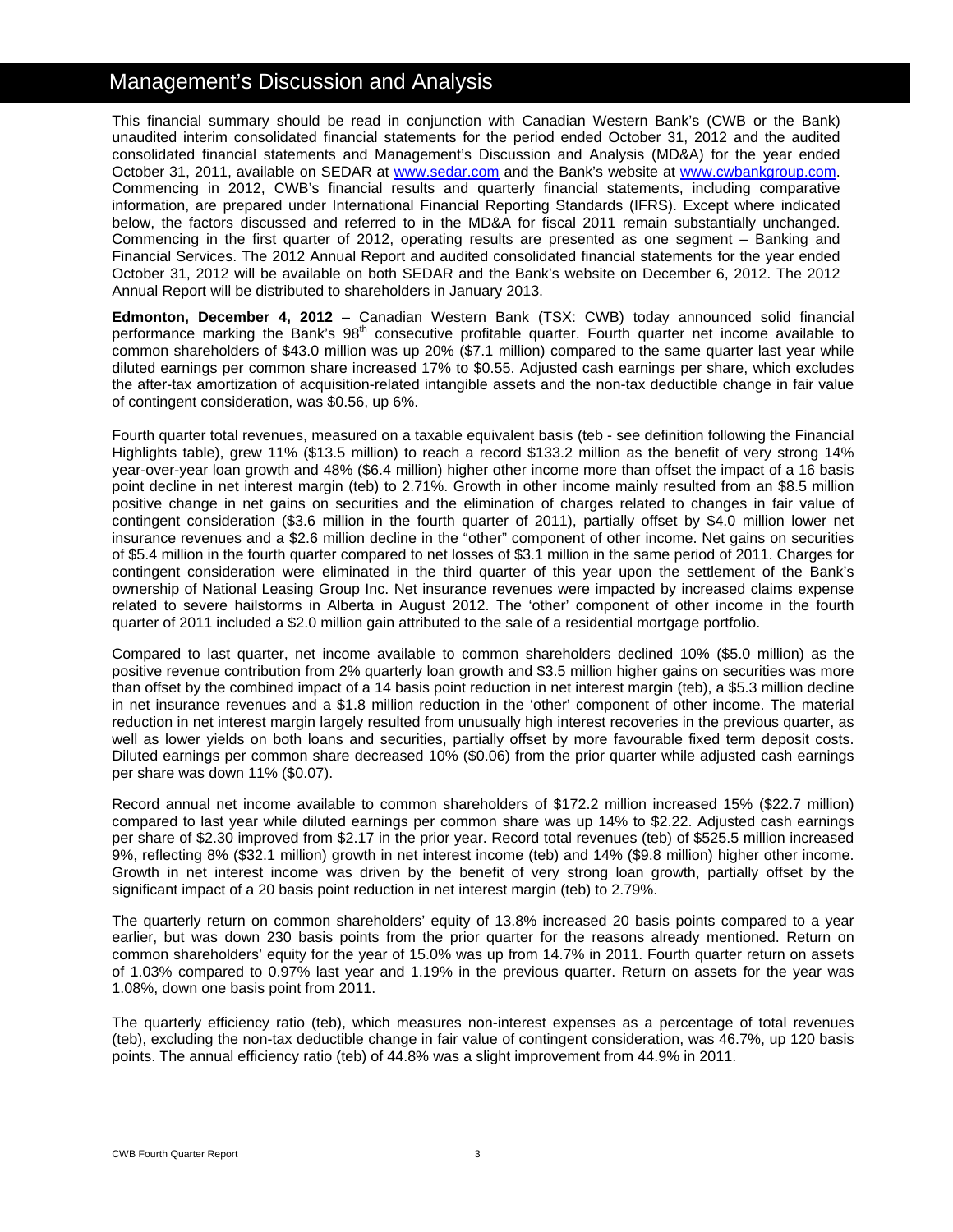"Solid fourth quarter performance marked the Bank's 98<sup>th</sup> consecutive profitable quarter and capped off a record year for CWB Group," said Larry Pollock, Chief Executive Officer of CWB. "We met or exceeded all of our fiscal 2012 targets, led by very strong loan growth. The volume in our pipeline for new loans remains solid and continues to be supported by favourable economic conditions in our key western Canadian markets. Although we will likely see an increase from the current very low dollar level of impaired loans, this period marked the 10th consecutive quarter of declines in this measure. Overall credit quality remains sound and we expect this will continue going forward."

"Our minimum performance targets for 2013 reflect ongoing confidence across all of our businesses," added Chris Fowler, President and Chief Operating Officer of CWB. "However, near-term growth in both revenues and earnings will likely be range-bound in the high single-digits owing to the significant headwinds on net interest margin from a very low interest rate environment and flat yield curve. Until we enter a rising rate environment, which could still be quite some time away, our focus will remain centred on diligently serving our clients and underwriting quality, secured loans that offer a fair return in the context of today's markets. We will also keep a close eye on managing expenses to maintain our industry-leading efficiency ratio."

"As always, maintaining our track record of strong growth requires that we adapt and constantly evolve our businesses to ensure we maintain our competitive advantages and continue to meet the needs of our clients and other stakeholders. CWB Group's vision is to be *seen as crucial to our clients' futures* and we are communicating and acting to achieve this vision across every corner of our business. Our tremendous team of people and their contributions to CWB Group's unique organizational culture are the basis of our past and future success, and we will continue to foster this core advantage going forward. CWB was recognized in November for a seventh straight year as one of the *50 Best Employers in Canada*, which is something we're very proud of," added Mr. Fowler.

#### **Regulatory Capital**

The Bank's Basel II Tier 1 and total capital ratios at October 31, 2012 remained solid at 10.6% and 13.8%, respectively, compared to 11.1% and 15.4% a year earlier. Reported capital ratios for 2011 are based on the returns filed and have not been restated for the full transition impact of IFRS or a required change in the capital deduction related to CWB's insurance subsidiary, both of which were effective in the first quarter of 2012. The lower total capital adequacy ratio additionally reflects the March 2012 redemption of \$125 million of subordinated debentures. The tangible common equity ratio, which represents the highest quality form of capital, was 8.8%, up from 8.6% a year earlier.

Going forward, all Canadian banks must comply with the Basel III capital standards. Pro forma application of the allin Basel III standards to the Bank's financial position at October 31, 2012 results in an estimated 8.1% common equity Tier 1 (CET1) ratio, 9.9% Tier 1 ratio and 13.1% total capital ratio. This compares to required minimum Basel III regulatory capital ratios, which include a 250 basis point capital conservation buffer, of 7.0% CET1 effective January 1, 2013, and 8.5% Tier 1 and 10.5% total capital effective January 1, 2014. The maintenance of solid capital levels over-and-above regulatory minimums supports management's objectives to effectively manage risks and maintain strong growth.

#### **Dividends**

On December 3, 2012, CWB's Board of Directors declared a cash dividend of \$0.17 per common share, payable on January 4, 2013 to shareholders of record on December 17, 2012. This quarterly dividend represents a 6% increase over the previous quarter and is 13% higher than the quarterly dividend declared one year ago. The Board of Directors also declared a cash dividend of \$0.453125 per Series 3 Preferred Share payable on January 31, 2013 to shareholders of record on January 24, 2013.

#### *Dividend Reinvestment Plan*

CWB common shares (TSX: CWB) and preferred shares (TSX: CWB.PR.A) are deemed eligible to participate in the Bank's dividend reinvestment plan (the Plan). The Plan provides holders of eligible shares of CWB the opportunity to direct cash dividends toward the purchase of CWB common shares. Further details for the Plan are available on the Bank's website. At the current time, for the purposes of the Plan, the Bank has elected to issue common shares from treasury at a 2% discount from the average market price (as defined in the Plan).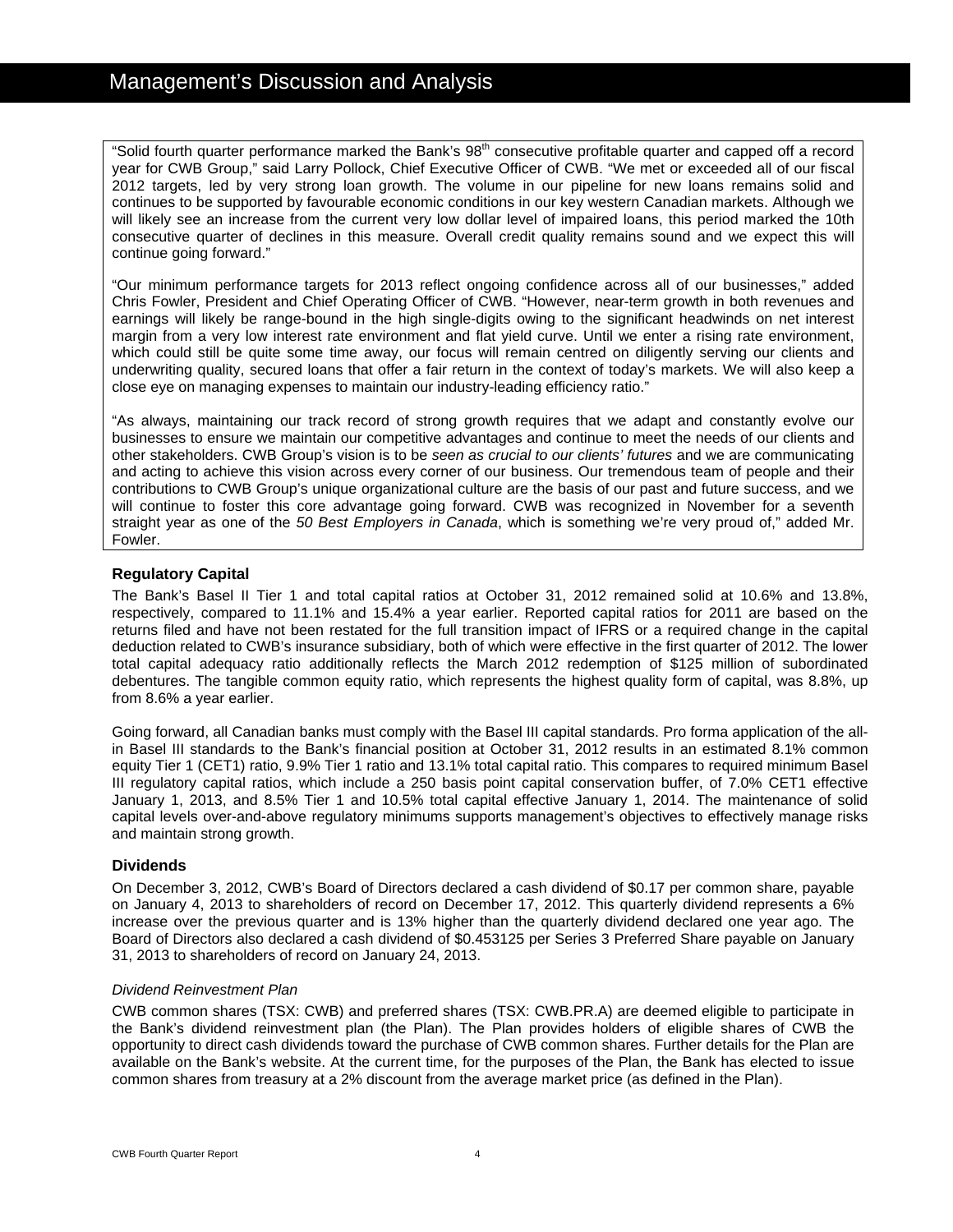#### **Loan Growth**

Total loans of \$13,954 million grew 2% (\$311 million) in the quarter and 14% (\$1,660 million) over the past twelve months. Very strong performance in general commercial loans, equipment financing and leasing, and personal loans and mortgages contributed the greatest amount to loan growth in both the current quarter and for the year. Growth was achieved across all lending sectors, with the exception of oil and gas production loans, and the overall outlook for generating new loans remains solid. Management expects the Bank to maintain double-digit loan growth and has set the fiscal 2013 minimum loan growth target at 10%.

#### **Credit Quality**

Overall credit quality continued to show improvement reflecting sound underwriting, secured lending practices and a relatively strong level of economic activity in the Bank's key geographic markets. Gross impaired loans totaled \$66.8 million at quarter end, compared to \$70.2 million last quarter and \$97.3 million a year earlier. This represented the tenth consecutive quarterly decrease in the dollar level of impaired loans. The quarterly provision for credit losses exceeded net new specific provisions and led to a slight increase in the dollar level of the collective allowance for credit losses compared to last quarter. Compared to October 31, 2011, the dollar level of the total allowance for credit losses increased \$9.7 million to reach \$81.7 million, exceeding the total balance of gross impaired loans. Based on management's current view of credit quality, a 2013 provision for credit losses between 18 and 23 basis points of average loans is expected.

#### **Net Interest Margin**

Net interest margin (teb) of 2.71% was down from 2.87% in the fourth quarter last year with the difference resulting from lower yields on both loans and securities, partially offset by more favourable costs on fixed term deposits and reduced debenture expense. Compared to the prior quarter, net interest margin (teb) decreased 14 basis points reflecting unusually high interest recoveries in the previous quarter, as well as lower yields on both loans and securities, partially offset by more favourable fixed term deposit costs. Annual net interest margin (teb) of 2.79% was down 20 basis points from the prior year reflecting the factors already noted. In view of expectations for a prolonged period of very low interest rates, a flat interest rate curve and ongoing competitive influences, fiscal 2013 net interest margin is expected to be lower compared to 2012.

#### **Fiscal 2013 Minimum Performance Targets and Outlook**

The Bank's minimum performance targets established for fiscal 2013 are presented in the following table:

|                                                              | 2013<br><b>Minimum Targets</b> |
|--------------------------------------------------------------|--------------------------------|
| Net income available to common shareholders growth           | 8%                             |
| Total revenue (teb) growth                                   | 8%                             |
| Loan growth                                                  | 10%                            |
| Provision for credit losses as a percentage of average loans | $0.18\% - 0.23\%$              |
| Efficiency ratio $(teb)^{(1)}$                               | 46%                            |
| Return on common shareholders' equity <sup>(2)</sup>         | 14%                            |
| Return on assets <sup>(3)</sup>                              | 1.05%                          |

(1) Efficiency ratio (teb) calculated as non-interest expenses divided by total revenues (teb) (2) Return on common shareholders divided by average (2) Return on common shareholders divided by average

common shareholders' equity.<br>(3) Return on assets calculated as net income available to common shareholders divided by average total assets.

Fiscal 2013 minimum performance targets are based on expectations for modest economic growth in Canada and comparatively stronger performance within the Bank's key western Canadian markets. Lending activity remains solid and double-digit loan growth is expected to be maintained despite the impacts of competitive factors and ongoing global economic uncertainties. Overall credit quality is expected to remain sound and the provision for credit losses is targeted between 18 and 23 basis points of average loans. The Bank will maintain its focus on secured loans that offer a fair and profitable return in an environment where net interest margin pressure is expected to persist as a result of a very low interest rate environment, a flat interest rate curve and increased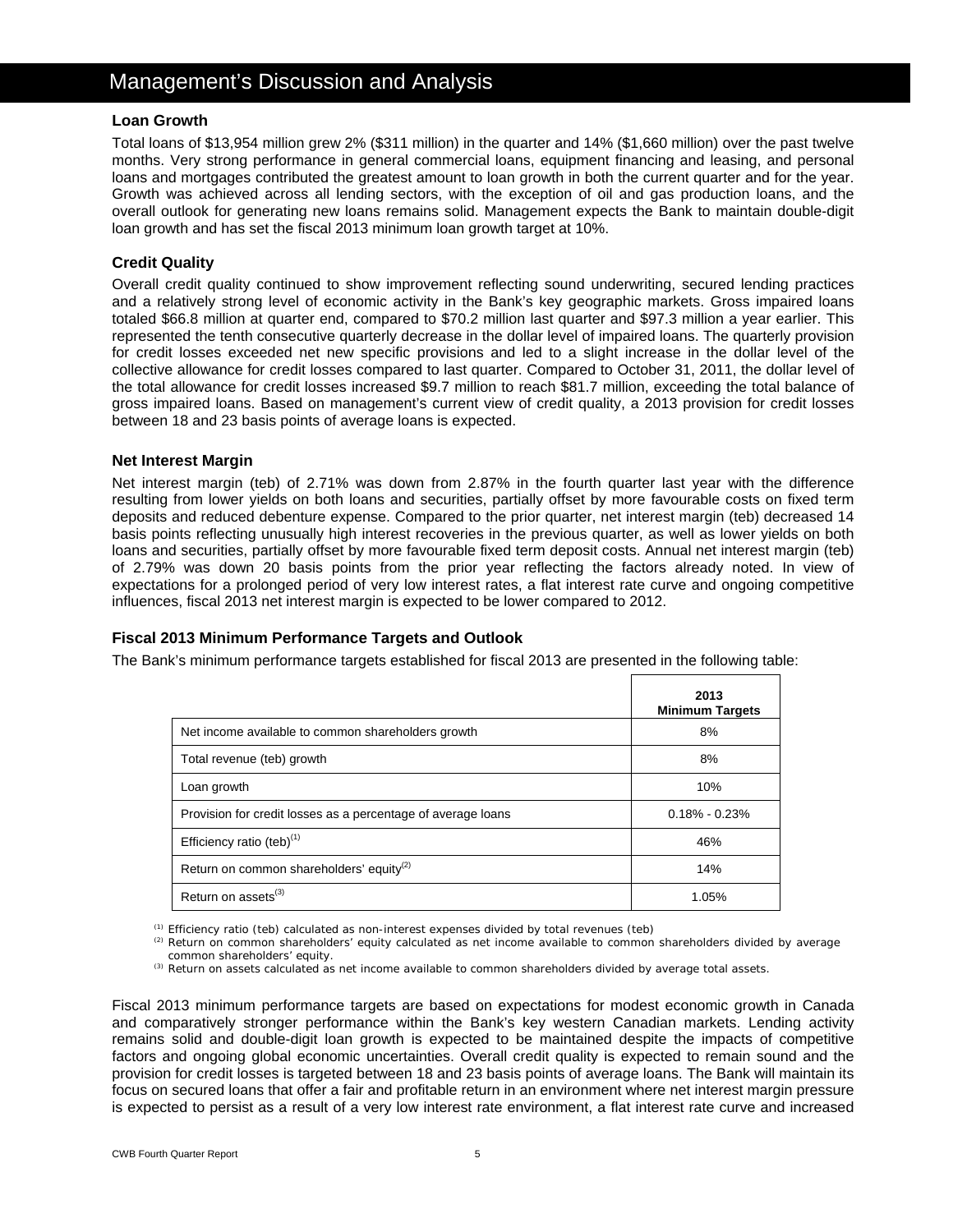competitive influences in certain sectors. The foregoing circumstances will continue to constrain growth in total revenues and earnings compared to what would be expected in a more normal historical interest rate environment. Targeted growth of 8% for both total revenues (teb) and net income available to common shareholders' reflects confidence in CWB's proven business model and overall strategic direction, but also considers expectations for a lower net interest margin compared to 2012. Minimum targets for return on common shareholders' equity and return on assets have been established at 14% and 1.05%, respectively. One of management's key priorities is to maintain effective control of costs while ensuring the Bank is positioned to deliver continued strong growth. In consideration of targeted revenue growth and planned expenditures, the 2013 efficiency ratio (teb) is expected to remain at 46% or less.

The ongoing development of CWB Group's core businesses will remain a key priority to achieve continued strong growth. Potential acquisitions that are both strategic and accretive for CWB shareholders will also be evaluated very closely. With its strong capital position under the more conservative standardized approach for calculating risk-weighted assets, CWB is well positioned to support continued growth and manage unforeseen challenges. Management will maintain its focus on creating value and growth for shareholders over the long term. Despite challenges arising from the current interest rate environment and related pressures on net interest margin, the current overall outlook for 2013 and beyond is positive.

#### **Fiscal 2012 Fourth Quarter and Annual Results Conference Call**

CWB's fourth quarter and annual results conference call is scheduled for Tuesday, December 4, 2012 at **3:00 p.m. ET (1:00 p.m. MT**). The Bank's executives will comment on financial results and respond to questions from analysts and institutional investors.

The conference call may be accessed on a listen-only basis by dialing 647-427-7450 or toll-free 1-888-231-8191. The call will also be webcast live on the Bank's website, www.cwbankgroup.com.

A replay of the conference call will be available until December 18, 2012 by dialing 416-849-0833 (Toronto) or 1- 855-859-2056 (toll-free) and entering passcode 59924778.

#### **About Canadian Western Bank Group**

Canadian Western Bank offers a full range of business and personal banking services across the four western provinces and is the largest publicly traded Canadian bank headquartered in Western Canada. The Bank, along with its operating affiliates, National Leasing Group Inc., Canadian Western Trust Company, Valiant Trust Company, Canadian Direct Insurance Incorporated, Adroit Investment Management Ltd. and Canadian Western Financial Ltd., collectively offer a diversified range of financial services across Canada and are together known as the Canadian Western Bank Group. The common shares of Canadian Western Bank are listed on the Toronto Stock Exchange under the trading symbol "CWB". The Bank's Series 3 Preferred Shares trade on the Toronto Stock Exchange under the trading symbol "CWB.PR.A". Refer to www.cwbankgroup.com for additional information.

#### FOR FURTHER INFORMATION CONTACT:

Larry M. Pollock Kirby Hill, CFA Canadian Western Bank Canadian Western Bank Phone: (780) 423-8888 Phone: (780) 441-3770

Chief Executive Officer **Director, Strategy and Communications** E-mail: kirby.hill@cwbank.com

- 30 -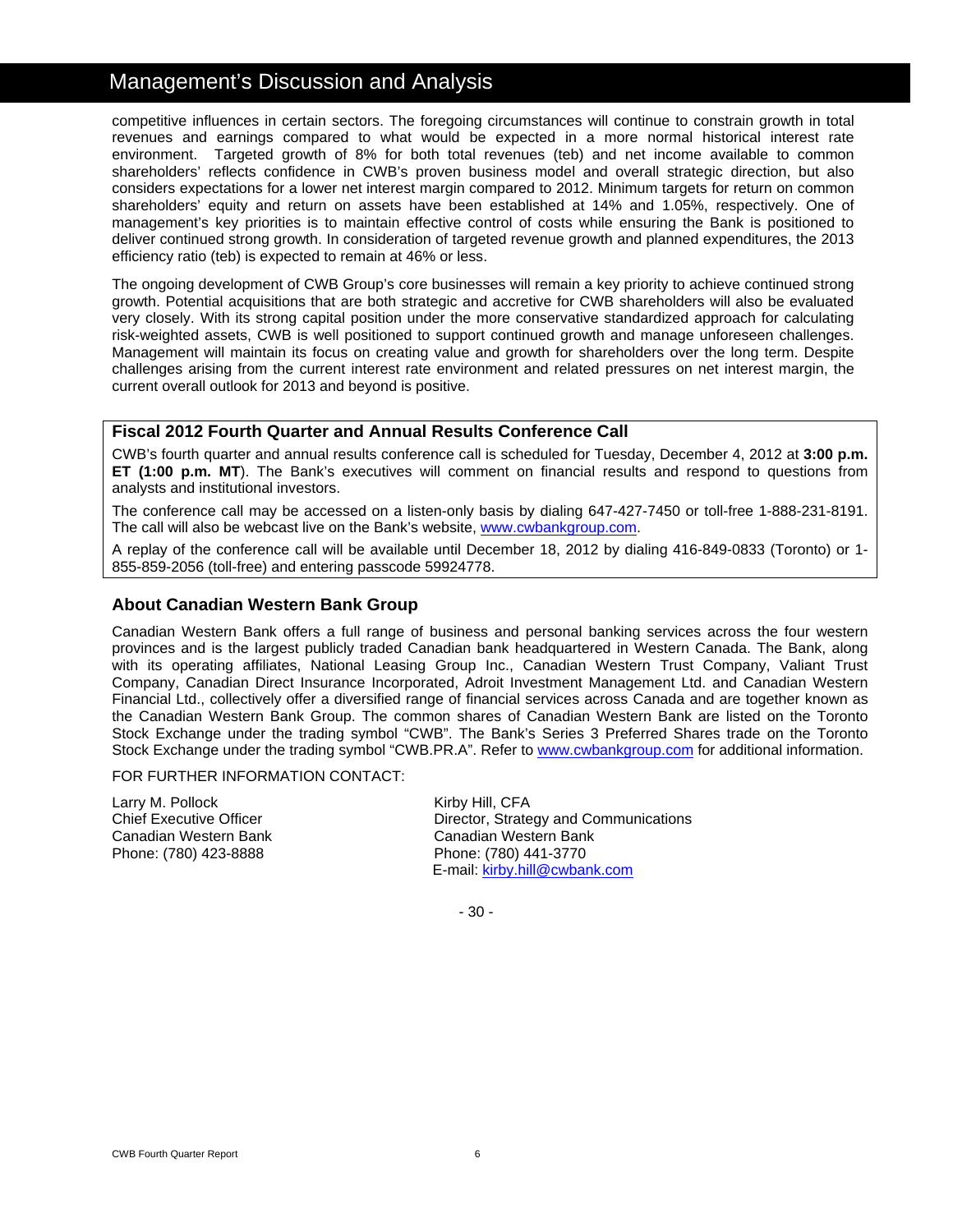#### *Taxable Equivalent Basis (teb)*

Most banks analyze revenue on a taxable equivalent basis to permit uniform measurement and comparison of net interest income. Net interest income (as presented in the consolidated statement of income) includes tax-exempt income on certain securities. Since this income is not taxable, the rate of interest or dividends received is significantly lower than would apply to a loan or security of the same amount. The adjustment to taxable equivalent basis increases interest income and the provision for income taxes to what they would have been had the tax-exempt securities been taxed at the statutory rate. The taxable equivalent basis does not have a standardized meaning prescribed by IFRS and, therefore, may not be comparable to similar measures presented by other banks. Total revenues, net interest income and income taxes are discussed on a taxable equivalent basis throughout this quarterly report to shareholders.

#### *Non-GAAP Measures*

Taxable equivalent basis, adjusted cash earnings per common share, return on common shareholders' equity, return on assets, efficiency ratio, net interest margin, tangible common equity to risk-weighted assets, Tier 1 and total capital adequacy ratios, and average balances do not have standardized meanings prescribed by IFRS and therefore may not be comparable to similar measures presented by other financial institutions. The non-GAAP measures used in this MD&A are calculated as follows:

- taxable equivalent basis described above;
- adjusted cash earnings per common share diluted earnings per common share excluding the after-tax amortization of acquisition-related intangible assets and the non-tax deductible change in fair value of contingent consideration. These exclusions represent non-cash charges mainly related to the acquisition of National Leasing Group Inc. and are not considered to be indicative of ongoing business performance;
- return on common shareholders' equity annualized net income available to common shareholders divided by average common shareholders' equity;
- return on assets annualized net income available to common shareholders divided by average total assets;
- efficiency ratio non-interest expenses divided by total revenues excluding the non-tax deductible change in fair value of contingent consideration;
- net interest margin net interest income divided by average total assets;
- tangible common equity to risk-weighted assets common shareholders' equity less subsidiary goodwill divided by risk-weighted assets, calculated in accordance with guidelines issued by the Office of the Superintendent of Financial Institutions Canada (OSFI);
- Basel II Tier 1 and total capital adequacy ratios in accordance with guidelines issued by OSFI;
- Basel III common equity Tier 1, Tier 1 and total capital ratios in accordance with CWB's interpretation of the Basel III capital requirements and OSFI proposed guidance; and
- average balances average daily balances.

#### *Forward-looking Statements*

From time to time, Canadian Western Bank (the Bank) makes written and verbal forward-looking statements. Statements of this type are included in the Annual Report and reports to shareholders and may be included in filings with Canadian securities regulators or in other communications such as press releases and corporate presentations. Forward-looking statements include, but are not limited to, statements about the Bank's objectives and strategies, targeted and expected financial results and the outlook for the Bank's businesses or for the Canadian economy. Forward-looking statements are typically identified by the words "believe", "expect", "anticipate", "intend", "estimate", "may increase", "may impact" and other similar expressions, or future or conditional verbs such as "will", "should", "would" and "could."

By their very nature, forward-looking statements involve numerous assumptions. A variety of factors, many of which are beyond the Bank's control, may cause actual results to differ materially from the expectations expressed in the forward-looking statements. These factors include, but are not limited to, general business and economic conditions in Canada including the volatility and lack of liquidity in financial markets, fluctuations in interest rates and currency values, changes in monetary policy, changes in economic and political conditions, regulatory and legal developments, the level of competition in the Bank's markets, the occurrence of weather-related and other natural catastrophes, changes in accounting standards and policies, the accuracy of and completeness of information the Bank receives about customers and counterparties, the ability to attract and retain key personnel, the ability to complete and integrate acquisitions, reliance on third parties to provide components of the Bank's business infrastructure, changes in tax laws, technological developments, unexpected changes in consumer spending and saving habits, timely development and introduction of new products, and management's ability to anticipate and manage the risks associated with these factors. It is important to note that the preceding list is not exhaustive of possible factors.

These and other factors should be considered carefully and readers are cautioned not to place undue reliance on these forwardlooking statements as a number of important factors could cause the Bank's actual results to differ materially from the expectations expressed in such forward looking statements. Unless required by securities law, the Bank does not undertake to update any forward-looking statement, whether written or verbal, that may be made from time to time by it or on its behalf.

Assumptions about the performance of the Canadian economy in 2013 and how it will affect CWB's businesses are material factors the Bank considers when setting its objectives. In setting minimum performance targets for fiscal 2013, management's assumptions included: modest economic growth in Canada and relatively stronger performance in the four western provinces; relatively stable prices for energy and other commodities compared to the levels observed at October 31, 2012; sound credit quality with actual losses remaining within the Bank's historical range of acceptable levels; and, a lower net interest margin attributed to expectations for the continuation of a very low interest rate environment, a flat interest rate curve, competitive factors and ongoing uncertainties about global economic conditions. Potential risks that would have a material adverse impact on the Bank's current economic expectations and forecasts include a global economic recession spurred by unfavourable developments in the euro zone, the strength of economic recovery in the United States, a meaningful slowdown in China's economic growth, or a significant and sustained deterioration in Canadian residential real estate prices.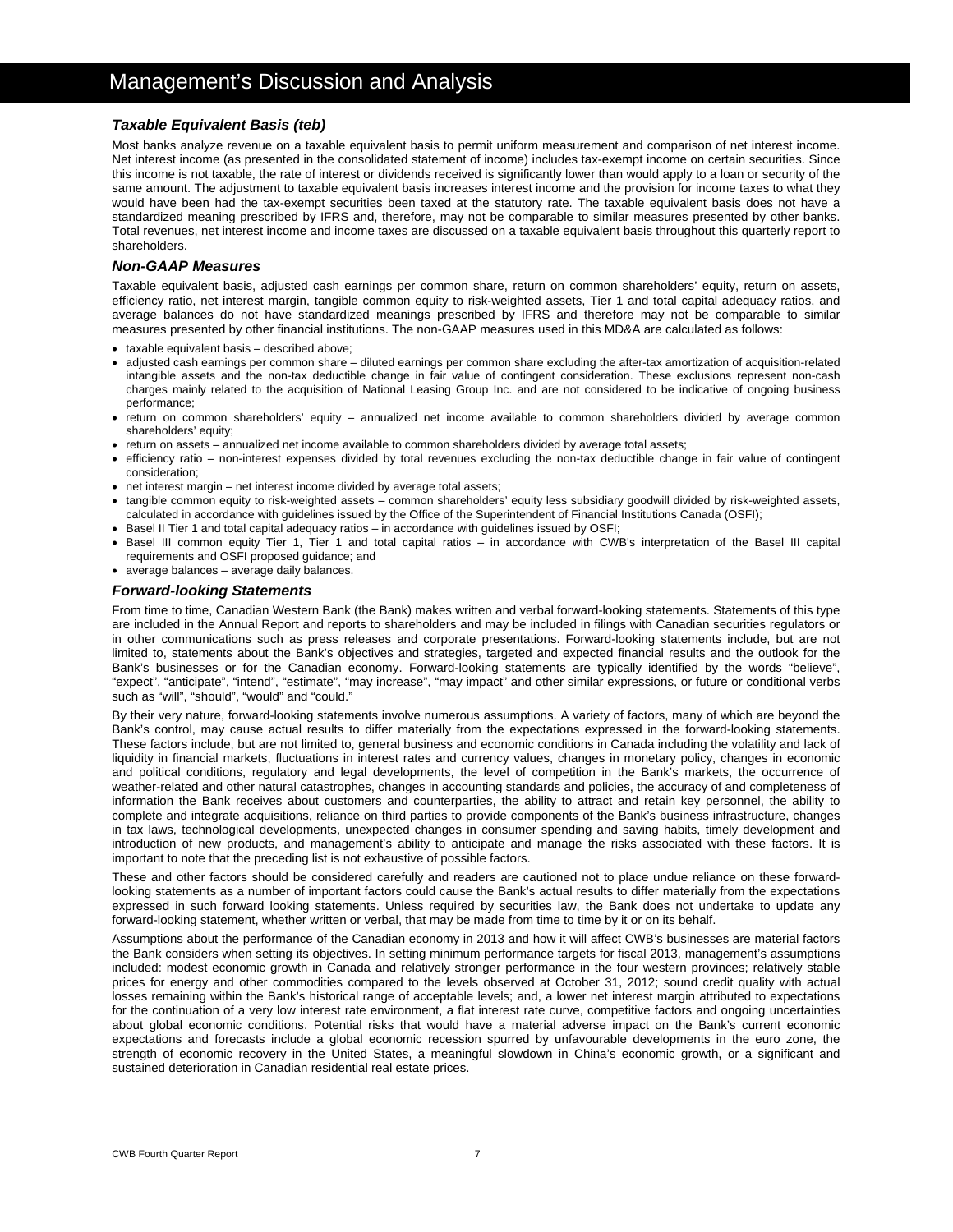# Consolidated Balance Sheets

| October 31<br>(unaudited)<br>October 31<br>July 31<br>October 31<br>November 1<br>2012<br>2011<br>(\$ thousands)<br>2012<br>2011<br>2010<br>Assets<br><b>Cash Resources</b><br>Cash and non-interest bearing deposits with financial institutions<br>\$<br>33,690<br>\$<br>59,470<br>\$<br>73,318<br>\$<br>8,965<br>$(54)$ %<br>Interest bearing deposits with regulated financial institutions<br>217,290<br>233,964<br>168,998<br>(24)<br>177,028<br>Cheques and other items in transit<br>26,265<br>5,053<br>9,981<br>420<br>112<br>276,872<br>187,944<br>(24)<br>236,983<br>312,335<br>52<br>Issued or guaranteed by Canada<br>980,200<br>688,164<br>644,356<br>564,694<br>Issued or guaranteed by a province or municipality<br>478,622<br>272,826<br>380,031<br>88,478<br>26<br>Other securities<br>877,278<br>839,519<br>901,317<br>857,015<br>(3)<br>2,336,100<br>1,800,509<br>1,925,704<br>1,510,187<br>21<br>Securities Purchased Under Resale Agreements<br>177,954<br>$\blacksquare$<br>$\overline{\phantom{a}}$<br>$\overline{\phantom{a}}$<br>$\overline{\phantom{a}}$<br>Loans<br>3,352,735<br>3,311,330<br>3,008,545<br>2,479,957<br>11<br>Residential mortgages<br>10,682,674<br>10,410,879<br>9,356,717<br>Other loans<br>8,276,263<br>14<br>13,722,209<br>12,365,262<br>10,756,220<br>14<br>14,035,409<br>Allowance for credit losses<br>(81, 723)<br>(79, 795)<br>(71,980)<br>(81, 523)<br>14<br>12,293,282<br>10,674,697<br>13,953,686<br>13,642,414<br>14<br>Other<br>Property and equipment<br>86,941<br>75,685<br>72.674<br>65,978<br>20<br>45,536<br>45,691<br>Goodwill<br>45,536<br>45,562<br>(15)<br>Other intangible assets<br>31,956<br>33,245<br>37,420<br>43,420<br>56,774<br>2<br>Insurance related<br>57,650<br>56,734<br>59,652<br>Derivative related<br>1,951<br>130<br>134<br>nm<br>122,466<br>116,200<br>16<br>Other assets<br>101,860<br>105,301<br>330.946<br>346,500<br>313.230<br>317.820<br>9<br>16,033,025<br>\$14,849,141<br>\$12,881,728<br>14<br>%<br>\$16,873,269<br>$\mathfrak{L}$<br><b>Total Assets</b><br>Liabilities and Shareholders' Equity<br>Deposits<br>Payable on demand<br>\$<br>685.193<br>\$<br>590.923<br>\$<br>583,267<br>\$<br>530.608<br>17<br>%<br>Payable after notice<br>3,407,590<br>2,999,599<br>3,773,611<br>3,763,642<br>11<br>9,686,033<br>9,100,833<br>8,403,832<br>7,177,560<br>Payable on a fixed date<br>15<br>14, 144, 837<br>13,455,398<br>12,394,689<br>10,707,767<br>14<br>Other<br>Cheques and other items in transit<br>54,030<br>78,726<br>45,986<br>39,628<br>17<br>$\overline{7}$<br>Insurance related<br>160,302<br>151,052<br>149,130<br>149,396<br>(98)<br>Derivative related<br>10<br>238<br>436<br>992<br>Securities sold under repurchase agreements<br>70,089<br>nm<br>Other liabilities<br>239,503<br>210,353<br>262,185<br>239,474<br>(9)<br>523,934<br>440.369<br>457.737<br>429.490<br>14<br>Debt securities<br>209,273<br>178,931<br>89,877<br>202,006<br>133<br>(22)<br>Subordinated debentures<br>425,000<br>425,000<br>545,000<br>315,000<br>634,273<br>603,931<br>634.877<br>517.006<br>$\overline{\phantom{a}}$<br>Equity<br>Preferred shares<br>209,750<br>209,750<br>209,750<br>209,750<br>20<br>Common shares<br>490,218<br>483,266<br>408,282<br>279,620<br>Retained earnings<br>733,298<br>702.799<br>608.848<br>586,933<br>20<br>Share-based payment reserve<br>22,468<br>23,339<br>21,291<br>3<br>21,884<br>Other reserves<br>9,247<br>8,936<br>7,849<br>24,692<br>18<br>17<br>Total Shareholders' Equity<br>1,464,981<br>1,428,090<br>1,256,613<br>1,122,286<br>Non-controlling interests<br>105,244<br>105,225<br>105,237<br>105,179<br>÷,<br>15<br>1,570,225<br>1,533,327<br>1,361,838<br>1,227,465<br><b>Total Equity</b><br>14<br>%<br>Total Liabilities and Shareholders' Equity<br>\$16,873,269<br>16,033,025<br>$\mathsf{\$}$<br>14,849,141<br>\$12,881,728<br>\$ |                   | As at | As at | As at | As at | Change from |
|-----------------------------------------------------------------------------------------------------------------------------------------------------------------------------------------------------------------------------------------------------------------------------------------------------------------------------------------------------------------------------------------------------------------------------------------------------------------------------------------------------------------------------------------------------------------------------------------------------------------------------------------------------------------------------------------------------------------------------------------------------------------------------------------------------------------------------------------------------------------------------------------------------------------------------------------------------------------------------------------------------------------------------------------------------------------------------------------------------------------------------------------------------------------------------------------------------------------------------------------------------------------------------------------------------------------------------------------------------------------------------------------------------------------------------------------------------------------------------------------------------------------------------------------------------------------------------------------------------------------------------------------------------------------------------------------------------------------------------------------------------------------------------------------------------------------------------------------------------------------------------------------------------------------------------------------------------------------------------------------------------------------------------------------------------------------------------------------------------------------------------------------------------------------------------------------------------------------------------------------------------------------------------------------------------------------------------------------------------------------------------------------------------------------------------------------------------------------------------------------------------------------------------------------------------------------------------------------------------------------------------------------------------------------------------------------------------------------------------------------------------------------------------------------------------------------------------------------------------------------------------------------------------------------------------------------------------------------------------------------------------------------------------------------------------------------------------------------------------------------------------------------------------------------------------------------------------------------------------------------------------------------------------------------------------------------------------------------------------------------------------------------------------------------------------------------------------------------------------------------------------------------------------------------------------------------------------------------------------------------------------------------------------------------------------------------------------------------------------------------------------------------------------------------------------------------------------------------------------------------------------------------|-------------------|-------|-------|-------|-------|-------------|
|                                                                                                                                                                                                                                                                                                                                                                                                                                                                                                                                                                                                                                                                                                                                                                                                                                                                                                                                                                                                                                                                                                                                                                                                                                                                                                                                                                                                                                                                                                                                                                                                                                                                                                                                                                                                                                                                                                                                                                                                                                                                                                                                                                                                                                                                                                                                                                                                                                                                                                                                                                                                                                                                                                                                                                                                                                                                                                                                                                                                                                                                                                                                                                                                                                                                                                                                                                                                                                                                                                                                                                                                                                                                                                                                                                                                                                                                                         |                   |       |       |       |       |             |
|                                                                                                                                                                                                                                                                                                                                                                                                                                                                                                                                                                                                                                                                                                                                                                                                                                                                                                                                                                                                                                                                                                                                                                                                                                                                                                                                                                                                                                                                                                                                                                                                                                                                                                                                                                                                                                                                                                                                                                                                                                                                                                                                                                                                                                                                                                                                                                                                                                                                                                                                                                                                                                                                                                                                                                                                                                                                                                                                                                                                                                                                                                                                                                                                                                                                                                                                                                                                                                                                                                                                                                                                                                                                                                                                                                                                                                                                                         |                   |       |       |       |       |             |
|                                                                                                                                                                                                                                                                                                                                                                                                                                                                                                                                                                                                                                                                                                                                                                                                                                                                                                                                                                                                                                                                                                                                                                                                                                                                                                                                                                                                                                                                                                                                                                                                                                                                                                                                                                                                                                                                                                                                                                                                                                                                                                                                                                                                                                                                                                                                                                                                                                                                                                                                                                                                                                                                                                                                                                                                                                                                                                                                                                                                                                                                                                                                                                                                                                                                                                                                                                                                                                                                                                                                                                                                                                                                                                                                                                                                                                                                                         |                   |       |       |       |       |             |
|                                                                                                                                                                                                                                                                                                                                                                                                                                                                                                                                                                                                                                                                                                                                                                                                                                                                                                                                                                                                                                                                                                                                                                                                                                                                                                                                                                                                                                                                                                                                                                                                                                                                                                                                                                                                                                                                                                                                                                                                                                                                                                                                                                                                                                                                                                                                                                                                                                                                                                                                                                                                                                                                                                                                                                                                                                                                                                                                                                                                                                                                                                                                                                                                                                                                                                                                                                                                                                                                                                                                                                                                                                                                                                                                                                                                                                                                                         |                   |       |       |       |       |             |
|                                                                                                                                                                                                                                                                                                                                                                                                                                                                                                                                                                                                                                                                                                                                                                                                                                                                                                                                                                                                                                                                                                                                                                                                                                                                                                                                                                                                                                                                                                                                                                                                                                                                                                                                                                                                                                                                                                                                                                                                                                                                                                                                                                                                                                                                                                                                                                                                                                                                                                                                                                                                                                                                                                                                                                                                                                                                                                                                                                                                                                                                                                                                                                                                                                                                                                                                                                                                                                                                                                                                                                                                                                                                                                                                                                                                                                                                                         |                   |       |       |       |       |             |
|                                                                                                                                                                                                                                                                                                                                                                                                                                                                                                                                                                                                                                                                                                                                                                                                                                                                                                                                                                                                                                                                                                                                                                                                                                                                                                                                                                                                                                                                                                                                                                                                                                                                                                                                                                                                                                                                                                                                                                                                                                                                                                                                                                                                                                                                                                                                                                                                                                                                                                                                                                                                                                                                                                                                                                                                                                                                                                                                                                                                                                                                                                                                                                                                                                                                                                                                                                                                                                                                                                                                                                                                                                                                                                                                                                                                                                                                                         |                   |       |       |       |       |             |
|                                                                                                                                                                                                                                                                                                                                                                                                                                                                                                                                                                                                                                                                                                                                                                                                                                                                                                                                                                                                                                                                                                                                                                                                                                                                                                                                                                                                                                                                                                                                                                                                                                                                                                                                                                                                                                                                                                                                                                                                                                                                                                                                                                                                                                                                                                                                                                                                                                                                                                                                                                                                                                                                                                                                                                                                                                                                                                                                                                                                                                                                                                                                                                                                                                                                                                                                                                                                                                                                                                                                                                                                                                                                                                                                                                                                                                                                                         |                   |       |       |       |       |             |
|                                                                                                                                                                                                                                                                                                                                                                                                                                                                                                                                                                                                                                                                                                                                                                                                                                                                                                                                                                                                                                                                                                                                                                                                                                                                                                                                                                                                                                                                                                                                                                                                                                                                                                                                                                                                                                                                                                                                                                                                                                                                                                                                                                                                                                                                                                                                                                                                                                                                                                                                                                                                                                                                                                                                                                                                                                                                                                                                                                                                                                                                                                                                                                                                                                                                                                                                                                                                                                                                                                                                                                                                                                                                                                                                                                                                                                                                                         | <b>Securities</b> |       |       |       |       |             |
|                                                                                                                                                                                                                                                                                                                                                                                                                                                                                                                                                                                                                                                                                                                                                                                                                                                                                                                                                                                                                                                                                                                                                                                                                                                                                                                                                                                                                                                                                                                                                                                                                                                                                                                                                                                                                                                                                                                                                                                                                                                                                                                                                                                                                                                                                                                                                                                                                                                                                                                                                                                                                                                                                                                                                                                                                                                                                                                                                                                                                                                                                                                                                                                                                                                                                                                                                                                                                                                                                                                                                                                                                                                                                                                                                                                                                                                                                         |                   |       |       |       |       |             |
|                                                                                                                                                                                                                                                                                                                                                                                                                                                                                                                                                                                                                                                                                                                                                                                                                                                                                                                                                                                                                                                                                                                                                                                                                                                                                                                                                                                                                                                                                                                                                                                                                                                                                                                                                                                                                                                                                                                                                                                                                                                                                                                                                                                                                                                                                                                                                                                                                                                                                                                                                                                                                                                                                                                                                                                                                                                                                                                                                                                                                                                                                                                                                                                                                                                                                                                                                                                                                                                                                                                                                                                                                                                                                                                                                                                                                                                                                         |                   |       |       |       |       |             |
|                                                                                                                                                                                                                                                                                                                                                                                                                                                                                                                                                                                                                                                                                                                                                                                                                                                                                                                                                                                                                                                                                                                                                                                                                                                                                                                                                                                                                                                                                                                                                                                                                                                                                                                                                                                                                                                                                                                                                                                                                                                                                                                                                                                                                                                                                                                                                                                                                                                                                                                                                                                                                                                                                                                                                                                                                                                                                                                                                                                                                                                                                                                                                                                                                                                                                                                                                                                                                                                                                                                                                                                                                                                                                                                                                                                                                                                                                         |                   |       |       |       |       |             |
|                                                                                                                                                                                                                                                                                                                                                                                                                                                                                                                                                                                                                                                                                                                                                                                                                                                                                                                                                                                                                                                                                                                                                                                                                                                                                                                                                                                                                                                                                                                                                                                                                                                                                                                                                                                                                                                                                                                                                                                                                                                                                                                                                                                                                                                                                                                                                                                                                                                                                                                                                                                                                                                                                                                                                                                                                                                                                                                                                                                                                                                                                                                                                                                                                                                                                                                                                                                                                                                                                                                                                                                                                                                                                                                                                                                                                                                                                         |                   |       |       |       |       |             |
|                                                                                                                                                                                                                                                                                                                                                                                                                                                                                                                                                                                                                                                                                                                                                                                                                                                                                                                                                                                                                                                                                                                                                                                                                                                                                                                                                                                                                                                                                                                                                                                                                                                                                                                                                                                                                                                                                                                                                                                                                                                                                                                                                                                                                                                                                                                                                                                                                                                                                                                                                                                                                                                                                                                                                                                                                                                                                                                                                                                                                                                                                                                                                                                                                                                                                                                                                                                                                                                                                                                                                                                                                                                                                                                                                                                                                                                                                         |                   |       |       |       |       |             |
|                                                                                                                                                                                                                                                                                                                                                                                                                                                                                                                                                                                                                                                                                                                                                                                                                                                                                                                                                                                                                                                                                                                                                                                                                                                                                                                                                                                                                                                                                                                                                                                                                                                                                                                                                                                                                                                                                                                                                                                                                                                                                                                                                                                                                                                                                                                                                                                                                                                                                                                                                                                                                                                                                                                                                                                                                                                                                                                                                                                                                                                                                                                                                                                                                                                                                                                                                                                                                                                                                                                                                                                                                                                                                                                                                                                                                                                                                         |                   |       |       |       |       |             |
|                                                                                                                                                                                                                                                                                                                                                                                                                                                                                                                                                                                                                                                                                                                                                                                                                                                                                                                                                                                                                                                                                                                                                                                                                                                                                                                                                                                                                                                                                                                                                                                                                                                                                                                                                                                                                                                                                                                                                                                                                                                                                                                                                                                                                                                                                                                                                                                                                                                                                                                                                                                                                                                                                                                                                                                                                                                                                                                                                                                                                                                                                                                                                                                                                                                                                                                                                                                                                                                                                                                                                                                                                                                                                                                                                                                                                                                                                         |                   |       |       |       |       |             |
|                                                                                                                                                                                                                                                                                                                                                                                                                                                                                                                                                                                                                                                                                                                                                                                                                                                                                                                                                                                                                                                                                                                                                                                                                                                                                                                                                                                                                                                                                                                                                                                                                                                                                                                                                                                                                                                                                                                                                                                                                                                                                                                                                                                                                                                                                                                                                                                                                                                                                                                                                                                                                                                                                                                                                                                                                                                                                                                                                                                                                                                                                                                                                                                                                                                                                                                                                                                                                                                                                                                                                                                                                                                                                                                                                                                                                                                                                         |                   |       |       |       |       |             |
|                                                                                                                                                                                                                                                                                                                                                                                                                                                                                                                                                                                                                                                                                                                                                                                                                                                                                                                                                                                                                                                                                                                                                                                                                                                                                                                                                                                                                                                                                                                                                                                                                                                                                                                                                                                                                                                                                                                                                                                                                                                                                                                                                                                                                                                                                                                                                                                                                                                                                                                                                                                                                                                                                                                                                                                                                                                                                                                                                                                                                                                                                                                                                                                                                                                                                                                                                                                                                                                                                                                                                                                                                                                                                                                                                                                                                                                                                         |                   |       |       |       |       |             |
|                                                                                                                                                                                                                                                                                                                                                                                                                                                                                                                                                                                                                                                                                                                                                                                                                                                                                                                                                                                                                                                                                                                                                                                                                                                                                                                                                                                                                                                                                                                                                                                                                                                                                                                                                                                                                                                                                                                                                                                                                                                                                                                                                                                                                                                                                                                                                                                                                                                                                                                                                                                                                                                                                                                                                                                                                                                                                                                                                                                                                                                                                                                                                                                                                                                                                                                                                                                                                                                                                                                                                                                                                                                                                                                                                                                                                                                                                         |                   |       |       |       |       |             |
|                                                                                                                                                                                                                                                                                                                                                                                                                                                                                                                                                                                                                                                                                                                                                                                                                                                                                                                                                                                                                                                                                                                                                                                                                                                                                                                                                                                                                                                                                                                                                                                                                                                                                                                                                                                                                                                                                                                                                                                                                                                                                                                                                                                                                                                                                                                                                                                                                                                                                                                                                                                                                                                                                                                                                                                                                                                                                                                                                                                                                                                                                                                                                                                                                                                                                                                                                                                                                                                                                                                                                                                                                                                                                                                                                                                                                                                                                         |                   |       |       |       |       |             |
|                                                                                                                                                                                                                                                                                                                                                                                                                                                                                                                                                                                                                                                                                                                                                                                                                                                                                                                                                                                                                                                                                                                                                                                                                                                                                                                                                                                                                                                                                                                                                                                                                                                                                                                                                                                                                                                                                                                                                                                                                                                                                                                                                                                                                                                                                                                                                                                                                                                                                                                                                                                                                                                                                                                                                                                                                                                                                                                                                                                                                                                                                                                                                                                                                                                                                                                                                                                                                                                                                                                                                                                                                                                                                                                                                                                                                                                                                         |                   |       |       |       |       |             |
|                                                                                                                                                                                                                                                                                                                                                                                                                                                                                                                                                                                                                                                                                                                                                                                                                                                                                                                                                                                                                                                                                                                                                                                                                                                                                                                                                                                                                                                                                                                                                                                                                                                                                                                                                                                                                                                                                                                                                                                                                                                                                                                                                                                                                                                                                                                                                                                                                                                                                                                                                                                                                                                                                                                                                                                                                                                                                                                                                                                                                                                                                                                                                                                                                                                                                                                                                                                                                                                                                                                                                                                                                                                                                                                                                                                                                                                                                         |                   |       |       |       |       |             |
|                                                                                                                                                                                                                                                                                                                                                                                                                                                                                                                                                                                                                                                                                                                                                                                                                                                                                                                                                                                                                                                                                                                                                                                                                                                                                                                                                                                                                                                                                                                                                                                                                                                                                                                                                                                                                                                                                                                                                                                                                                                                                                                                                                                                                                                                                                                                                                                                                                                                                                                                                                                                                                                                                                                                                                                                                                                                                                                                                                                                                                                                                                                                                                                                                                                                                                                                                                                                                                                                                                                                                                                                                                                                                                                                                                                                                                                                                         |                   |       |       |       |       |             |
|                                                                                                                                                                                                                                                                                                                                                                                                                                                                                                                                                                                                                                                                                                                                                                                                                                                                                                                                                                                                                                                                                                                                                                                                                                                                                                                                                                                                                                                                                                                                                                                                                                                                                                                                                                                                                                                                                                                                                                                                                                                                                                                                                                                                                                                                                                                                                                                                                                                                                                                                                                                                                                                                                                                                                                                                                                                                                                                                                                                                                                                                                                                                                                                                                                                                                                                                                                                                                                                                                                                                                                                                                                                                                                                                                                                                                                                                                         |                   |       |       |       |       |             |
|                                                                                                                                                                                                                                                                                                                                                                                                                                                                                                                                                                                                                                                                                                                                                                                                                                                                                                                                                                                                                                                                                                                                                                                                                                                                                                                                                                                                                                                                                                                                                                                                                                                                                                                                                                                                                                                                                                                                                                                                                                                                                                                                                                                                                                                                                                                                                                                                                                                                                                                                                                                                                                                                                                                                                                                                                                                                                                                                                                                                                                                                                                                                                                                                                                                                                                                                                                                                                                                                                                                                                                                                                                                                                                                                                                                                                                                                                         |                   |       |       |       |       |             |
|                                                                                                                                                                                                                                                                                                                                                                                                                                                                                                                                                                                                                                                                                                                                                                                                                                                                                                                                                                                                                                                                                                                                                                                                                                                                                                                                                                                                                                                                                                                                                                                                                                                                                                                                                                                                                                                                                                                                                                                                                                                                                                                                                                                                                                                                                                                                                                                                                                                                                                                                                                                                                                                                                                                                                                                                                                                                                                                                                                                                                                                                                                                                                                                                                                                                                                                                                                                                                                                                                                                                                                                                                                                                                                                                                                                                                                                                                         |                   |       |       |       |       |             |
|                                                                                                                                                                                                                                                                                                                                                                                                                                                                                                                                                                                                                                                                                                                                                                                                                                                                                                                                                                                                                                                                                                                                                                                                                                                                                                                                                                                                                                                                                                                                                                                                                                                                                                                                                                                                                                                                                                                                                                                                                                                                                                                                                                                                                                                                                                                                                                                                                                                                                                                                                                                                                                                                                                                                                                                                                                                                                                                                                                                                                                                                                                                                                                                                                                                                                                                                                                                                                                                                                                                                                                                                                                                                                                                                                                                                                                                                                         |                   |       |       |       |       |             |
|                                                                                                                                                                                                                                                                                                                                                                                                                                                                                                                                                                                                                                                                                                                                                                                                                                                                                                                                                                                                                                                                                                                                                                                                                                                                                                                                                                                                                                                                                                                                                                                                                                                                                                                                                                                                                                                                                                                                                                                                                                                                                                                                                                                                                                                                                                                                                                                                                                                                                                                                                                                                                                                                                                                                                                                                                                                                                                                                                                                                                                                                                                                                                                                                                                                                                                                                                                                                                                                                                                                                                                                                                                                                                                                                                                                                                                                                                         |                   |       |       |       |       |             |
|                                                                                                                                                                                                                                                                                                                                                                                                                                                                                                                                                                                                                                                                                                                                                                                                                                                                                                                                                                                                                                                                                                                                                                                                                                                                                                                                                                                                                                                                                                                                                                                                                                                                                                                                                                                                                                                                                                                                                                                                                                                                                                                                                                                                                                                                                                                                                                                                                                                                                                                                                                                                                                                                                                                                                                                                                                                                                                                                                                                                                                                                                                                                                                                                                                                                                                                                                                                                                                                                                                                                                                                                                                                                                                                                                                                                                                                                                         |                   |       |       |       |       |             |
|                                                                                                                                                                                                                                                                                                                                                                                                                                                                                                                                                                                                                                                                                                                                                                                                                                                                                                                                                                                                                                                                                                                                                                                                                                                                                                                                                                                                                                                                                                                                                                                                                                                                                                                                                                                                                                                                                                                                                                                                                                                                                                                                                                                                                                                                                                                                                                                                                                                                                                                                                                                                                                                                                                                                                                                                                                                                                                                                                                                                                                                                                                                                                                                                                                                                                                                                                                                                                                                                                                                                                                                                                                                                                                                                                                                                                                                                                         |                   |       |       |       |       |             |
|                                                                                                                                                                                                                                                                                                                                                                                                                                                                                                                                                                                                                                                                                                                                                                                                                                                                                                                                                                                                                                                                                                                                                                                                                                                                                                                                                                                                                                                                                                                                                                                                                                                                                                                                                                                                                                                                                                                                                                                                                                                                                                                                                                                                                                                                                                                                                                                                                                                                                                                                                                                                                                                                                                                                                                                                                                                                                                                                                                                                                                                                                                                                                                                                                                                                                                                                                                                                                                                                                                                                                                                                                                                                                                                                                                                                                                                                                         |                   |       |       |       |       |             |
|                                                                                                                                                                                                                                                                                                                                                                                                                                                                                                                                                                                                                                                                                                                                                                                                                                                                                                                                                                                                                                                                                                                                                                                                                                                                                                                                                                                                                                                                                                                                                                                                                                                                                                                                                                                                                                                                                                                                                                                                                                                                                                                                                                                                                                                                                                                                                                                                                                                                                                                                                                                                                                                                                                                                                                                                                                                                                                                                                                                                                                                                                                                                                                                                                                                                                                                                                                                                                                                                                                                                                                                                                                                                                                                                                                                                                                                                                         |                   |       |       |       |       |             |
|                                                                                                                                                                                                                                                                                                                                                                                                                                                                                                                                                                                                                                                                                                                                                                                                                                                                                                                                                                                                                                                                                                                                                                                                                                                                                                                                                                                                                                                                                                                                                                                                                                                                                                                                                                                                                                                                                                                                                                                                                                                                                                                                                                                                                                                                                                                                                                                                                                                                                                                                                                                                                                                                                                                                                                                                                                                                                                                                                                                                                                                                                                                                                                                                                                                                                                                                                                                                                                                                                                                                                                                                                                                                                                                                                                                                                                                                                         |                   |       |       |       |       |             |
|                                                                                                                                                                                                                                                                                                                                                                                                                                                                                                                                                                                                                                                                                                                                                                                                                                                                                                                                                                                                                                                                                                                                                                                                                                                                                                                                                                                                                                                                                                                                                                                                                                                                                                                                                                                                                                                                                                                                                                                                                                                                                                                                                                                                                                                                                                                                                                                                                                                                                                                                                                                                                                                                                                                                                                                                                                                                                                                                                                                                                                                                                                                                                                                                                                                                                                                                                                                                                                                                                                                                                                                                                                                                                                                                                                                                                                                                                         |                   |       |       |       |       |             |
|                                                                                                                                                                                                                                                                                                                                                                                                                                                                                                                                                                                                                                                                                                                                                                                                                                                                                                                                                                                                                                                                                                                                                                                                                                                                                                                                                                                                                                                                                                                                                                                                                                                                                                                                                                                                                                                                                                                                                                                                                                                                                                                                                                                                                                                                                                                                                                                                                                                                                                                                                                                                                                                                                                                                                                                                                                                                                                                                                                                                                                                                                                                                                                                                                                                                                                                                                                                                                                                                                                                                                                                                                                                                                                                                                                                                                                                                                         |                   |       |       |       |       |             |
|                                                                                                                                                                                                                                                                                                                                                                                                                                                                                                                                                                                                                                                                                                                                                                                                                                                                                                                                                                                                                                                                                                                                                                                                                                                                                                                                                                                                                                                                                                                                                                                                                                                                                                                                                                                                                                                                                                                                                                                                                                                                                                                                                                                                                                                                                                                                                                                                                                                                                                                                                                                                                                                                                                                                                                                                                                                                                                                                                                                                                                                                                                                                                                                                                                                                                                                                                                                                                                                                                                                                                                                                                                                                                                                                                                                                                                                                                         |                   |       |       |       |       |             |
|                                                                                                                                                                                                                                                                                                                                                                                                                                                                                                                                                                                                                                                                                                                                                                                                                                                                                                                                                                                                                                                                                                                                                                                                                                                                                                                                                                                                                                                                                                                                                                                                                                                                                                                                                                                                                                                                                                                                                                                                                                                                                                                                                                                                                                                                                                                                                                                                                                                                                                                                                                                                                                                                                                                                                                                                                                                                                                                                                                                                                                                                                                                                                                                                                                                                                                                                                                                                                                                                                                                                                                                                                                                                                                                                                                                                                                                                                         |                   |       |       |       |       |             |
|                                                                                                                                                                                                                                                                                                                                                                                                                                                                                                                                                                                                                                                                                                                                                                                                                                                                                                                                                                                                                                                                                                                                                                                                                                                                                                                                                                                                                                                                                                                                                                                                                                                                                                                                                                                                                                                                                                                                                                                                                                                                                                                                                                                                                                                                                                                                                                                                                                                                                                                                                                                                                                                                                                                                                                                                                                                                                                                                                                                                                                                                                                                                                                                                                                                                                                                                                                                                                                                                                                                                                                                                                                                                                                                                                                                                                                                                                         |                   |       |       |       |       |             |
|                                                                                                                                                                                                                                                                                                                                                                                                                                                                                                                                                                                                                                                                                                                                                                                                                                                                                                                                                                                                                                                                                                                                                                                                                                                                                                                                                                                                                                                                                                                                                                                                                                                                                                                                                                                                                                                                                                                                                                                                                                                                                                                                                                                                                                                                                                                                                                                                                                                                                                                                                                                                                                                                                                                                                                                                                                                                                                                                                                                                                                                                                                                                                                                                                                                                                                                                                                                                                                                                                                                                                                                                                                                                                                                                                                                                                                                                                         |                   |       |       |       |       |             |
|                                                                                                                                                                                                                                                                                                                                                                                                                                                                                                                                                                                                                                                                                                                                                                                                                                                                                                                                                                                                                                                                                                                                                                                                                                                                                                                                                                                                                                                                                                                                                                                                                                                                                                                                                                                                                                                                                                                                                                                                                                                                                                                                                                                                                                                                                                                                                                                                                                                                                                                                                                                                                                                                                                                                                                                                                                                                                                                                                                                                                                                                                                                                                                                                                                                                                                                                                                                                                                                                                                                                                                                                                                                                                                                                                                                                                                                                                         |                   |       |       |       |       |             |
|                                                                                                                                                                                                                                                                                                                                                                                                                                                                                                                                                                                                                                                                                                                                                                                                                                                                                                                                                                                                                                                                                                                                                                                                                                                                                                                                                                                                                                                                                                                                                                                                                                                                                                                                                                                                                                                                                                                                                                                                                                                                                                                                                                                                                                                                                                                                                                                                                                                                                                                                                                                                                                                                                                                                                                                                                                                                                                                                                                                                                                                                                                                                                                                                                                                                                                                                                                                                                                                                                                                                                                                                                                                                                                                                                                                                                                                                                         | Debt              |       |       |       |       |             |
|                                                                                                                                                                                                                                                                                                                                                                                                                                                                                                                                                                                                                                                                                                                                                                                                                                                                                                                                                                                                                                                                                                                                                                                                                                                                                                                                                                                                                                                                                                                                                                                                                                                                                                                                                                                                                                                                                                                                                                                                                                                                                                                                                                                                                                                                                                                                                                                                                                                                                                                                                                                                                                                                                                                                                                                                                                                                                                                                                                                                                                                                                                                                                                                                                                                                                                                                                                                                                                                                                                                                                                                                                                                                                                                                                                                                                                                                                         |                   |       |       |       |       |             |
|                                                                                                                                                                                                                                                                                                                                                                                                                                                                                                                                                                                                                                                                                                                                                                                                                                                                                                                                                                                                                                                                                                                                                                                                                                                                                                                                                                                                                                                                                                                                                                                                                                                                                                                                                                                                                                                                                                                                                                                                                                                                                                                                                                                                                                                                                                                                                                                                                                                                                                                                                                                                                                                                                                                                                                                                                                                                                                                                                                                                                                                                                                                                                                                                                                                                                                                                                                                                                                                                                                                                                                                                                                                                                                                                                                                                                                                                                         |                   |       |       |       |       |             |
|                                                                                                                                                                                                                                                                                                                                                                                                                                                                                                                                                                                                                                                                                                                                                                                                                                                                                                                                                                                                                                                                                                                                                                                                                                                                                                                                                                                                                                                                                                                                                                                                                                                                                                                                                                                                                                                                                                                                                                                                                                                                                                                                                                                                                                                                                                                                                                                                                                                                                                                                                                                                                                                                                                                                                                                                                                                                                                                                                                                                                                                                                                                                                                                                                                                                                                                                                                                                                                                                                                                                                                                                                                                                                                                                                                                                                                                                                         |                   |       |       |       |       |             |
|                                                                                                                                                                                                                                                                                                                                                                                                                                                                                                                                                                                                                                                                                                                                                                                                                                                                                                                                                                                                                                                                                                                                                                                                                                                                                                                                                                                                                                                                                                                                                                                                                                                                                                                                                                                                                                                                                                                                                                                                                                                                                                                                                                                                                                                                                                                                                                                                                                                                                                                                                                                                                                                                                                                                                                                                                                                                                                                                                                                                                                                                                                                                                                                                                                                                                                                                                                                                                                                                                                                                                                                                                                                                                                                                                                                                                                                                                         |                   |       |       |       |       |             |
|                                                                                                                                                                                                                                                                                                                                                                                                                                                                                                                                                                                                                                                                                                                                                                                                                                                                                                                                                                                                                                                                                                                                                                                                                                                                                                                                                                                                                                                                                                                                                                                                                                                                                                                                                                                                                                                                                                                                                                                                                                                                                                                                                                                                                                                                                                                                                                                                                                                                                                                                                                                                                                                                                                                                                                                                                                                                                                                                                                                                                                                                                                                                                                                                                                                                                                                                                                                                                                                                                                                                                                                                                                                                                                                                                                                                                                                                                         |                   |       |       |       |       |             |
|                                                                                                                                                                                                                                                                                                                                                                                                                                                                                                                                                                                                                                                                                                                                                                                                                                                                                                                                                                                                                                                                                                                                                                                                                                                                                                                                                                                                                                                                                                                                                                                                                                                                                                                                                                                                                                                                                                                                                                                                                                                                                                                                                                                                                                                                                                                                                                                                                                                                                                                                                                                                                                                                                                                                                                                                                                                                                                                                                                                                                                                                                                                                                                                                                                                                                                                                                                                                                                                                                                                                                                                                                                                                                                                                                                                                                                                                                         |                   |       |       |       |       |             |
|                                                                                                                                                                                                                                                                                                                                                                                                                                                                                                                                                                                                                                                                                                                                                                                                                                                                                                                                                                                                                                                                                                                                                                                                                                                                                                                                                                                                                                                                                                                                                                                                                                                                                                                                                                                                                                                                                                                                                                                                                                                                                                                                                                                                                                                                                                                                                                                                                                                                                                                                                                                                                                                                                                                                                                                                                                                                                                                                                                                                                                                                                                                                                                                                                                                                                                                                                                                                                                                                                                                                                                                                                                                                                                                                                                                                                                                                                         |                   |       |       |       |       |             |
|                                                                                                                                                                                                                                                                                                                                                                                                                                                                                                                                                                                                                                                                                                                                                                                                                                                                                                                                                                                                                                                                                                                                                                                                                                                                                                                                                                                                                                                                                                                                                                                                                                                                                                                                                                                                                                                                                                                                                                                                                                                                                                                                                                                                                                                                                                                                                                                                                                                                                                                                                                                                                                                                                                                                                                                                                                                                                                                                                                                                                                                                                                                                                                                                                                                                                                                                                                                                                                                                                                                                                                                                                                                                                                                                                                                                                                                                                         |                   |       |       |       |       |             |
|                                                                                                                                                                                                                                                                                                                                                                                                                                                                                                                                                                                                                                                                                                                                                                                                                                                                                                                                                                                                                                                                                                                                                                                                                                                                                                                                                                                                                                                                                                                                                                                                                                                                                                                                                                                                                                                                                                                                                                                                                                                                                                                                                                                                                                                                                                                                                                                                                                                                                                                                                                                                                                                                                                                                                                                                                                                                                                                                                                                                                                                                                                                                                                                                                                                                                                                                                                                                                                                                                                                                                                                                                                                                                                                                                                                                                                                                                         |                   |       |       |       |       |             |
|                                                                                                                                                                                                                                                                                                                                                                                                                                                                                                                                                                                                                                                                                                                                                                                                                                                                                                                                                                                                                                                                                                                                                                                                                                                                                                                                                                                                                                                                                                                                                                                                                                                                                                                                                                                                                                                                                                                                                                                                                                                                                                                                                                                                                                                                                                                                                                                                                                                                                                                                                                                                                                                                                                                                                                                                                                                                                                                                                                                                                                                                                                                                                                                                                                                                                                                                                                                                                                                                                                                                                                                                                                                                                                                                                                                                                                                                                         |                   |       |       |       |       |             |
|                                                                                                                                                                                                                                                                                                                                                                                                                                                                                                                                                                                                                                                                                                                                                                                                                                                                                                                                                                                                                                                                                                                                                                                                                                                                                                                                                                                                                                                                                                                                                                                                                                                                                                                                                                                                                                                                                                                                                                                                                                                                                                                                                                                                                                                                                                                                                                                                                                                                                                                                                                                                                                                                                                                                                                                                                                                                                                                                                                                                                                                                                                                                                                                                                                                                                                                                                                                                                                                                                                                                                                                                                                                                                                                                                                                                                                                                                         |                   |       |       |       |       |             |
|                                                                                                                                                                                                                                                                                                                                                                                                                                                                                                                                                                                                                                                                                                                                                                                                                                                                                                                                                                                                                                                                                                                                                                                                                                                                                                                                                                                                                                                                                                                                                                                                                                                                                                                                                                                                                                                                                                                                                                                                                                                                                                                                                                                                                                                                                                                                                                                                                                                                                                                                                                                                                                                                                                                                                                                                                                                                                                                                                                                                                                                                                                                                                                                                                                                                                                                                                                                                                                                                                                                                                                                                                                                                                                                                                                                                                                                                                         |                   |       |       |       |       |             |

nm - not meaningful.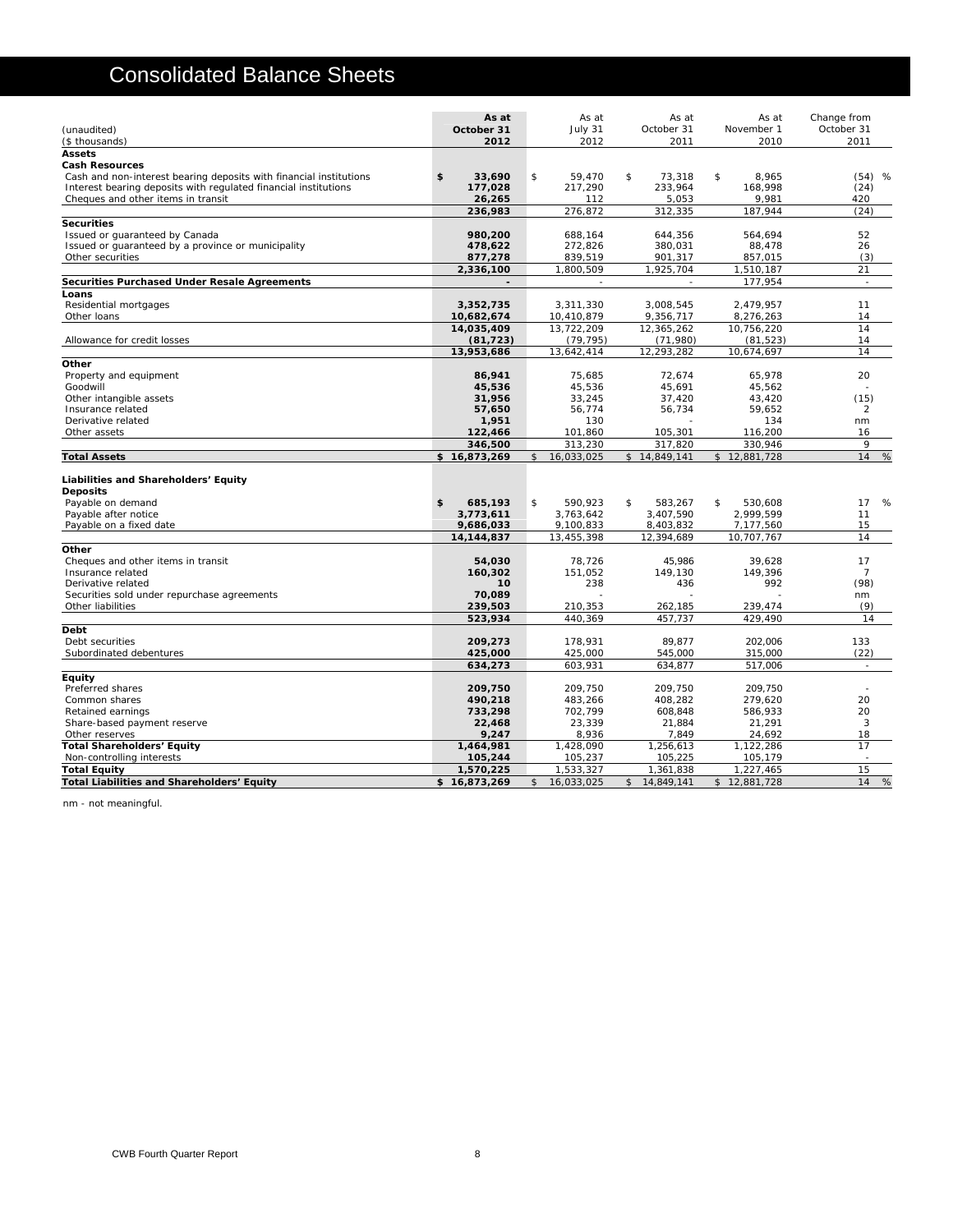# Consolidated Statements of Income

|                                                |               | For the three months ended |                          | Change from    |              | For the year ended      | Change from  |
|------------------------------------------------|---------------|----------------------------|--------------------------|----------------|--------------|-------------------------|--------------|
| (unaudited)                                    | October 31    | July 31                    | October 31               | October 31     | October 31   | October 31              | October 31   |
| (\$ thousands, except per share amounts)       | 2012          | 2012                       | 2011                     | 2011           | 2012         | 2011                    | 2011         |
| <b>Interest Income</b>                         |               |                            |                          |                |              |                         |              |
| Loans                                          | \$<br>177,191 | 176,977<br>\$              | 162,945<br>- \$          | $9%$ \$        | 686,534      | \$<br>625,048           | %<br>10      |
| Securities                                     | 10,135        | 10,578                     | 12,011                   | (16)           | 43,548       | 44,177                  | (1)          |
| Deposits with regulated financial institutions | 567           | 500                        | 808                      | (30)           | 2,389        | 4,062                   | (41)         |
|                                                | 187,893       | 188,055                    | 175,764                  | $\overline{7}$ | 732,471      | 673,287                 | 9            |
| <b>Interest Expense</b>                        |               |                            |                          |                |              |                         |              |
| Deposits                                       | 70,022        | 68,387                     | 64,265                   | 9              | 269,772      | 238,701                 | 13           |
| Debt                                           | 6,604         | 6,537                      | 8,448                    | (22)           | 28,270       | 34,193                  | (17)         |
|                                                | 76,626        | 74,924                     | 72,713                   | 5              | 298,042      | 272,894                 | 9            |
| <b>Net Interest Income</b>                     | 111,267       | 113,131                    | 103,051                  | 8              | 434,429      | 400,393                 | $\mathsf{Q}$ |
| <b>Provision for Credit Losses</b>             | 5,962         | 6,453                      | 5,183                    | 15             | 25,107       | 21.783                  | 15           |
| Net Interest Income after                      |               |                            |                          |                |              |                         |              |
| <b>Provision for Credit Losses</b>             | 105,305       | 106,678                    | 97,868                   | 8              | 409,322      | 378,610                 | 8            |
| Other Income                                   |               |                            |                          |                |              |                         |              |
| Credit related                                 | 5,284         | 5.026                      | 4.638                    | 14             | 19.705       | 18,307                  | 8            |
| Trust and wealth management services           | 4,725         | 4,587                      | 4,336                    | 9              | 19,065       | 19,050                  |              |
| Insurance, net                                 | 946           | 6,251                      | 4,943                    | (81)           | 17,353       | 20,250                  | (14)         |
| Gains on securities, net                       | 5,433         | 1,896                      | (3, 103)                 | nm             | 12,449       | 7,283                   | 71           |
| Retail services                                | 2,310         | 2,249                      | 2,289                    | $\mathbf{1}$   | 9,227        | 9,486                   | (3)          |
| Foreign exchange gains                         | 965           | 812                        | 930                      | $\overline{4}$ | 3,255        | 3,488                   | (7)          |
| Contingent consideration fair value change     |               |                            | (3,539)                  | nm             | (2, 489)     | (12, 305)               | (80)         |
| Other                                          | 269           | 2,112                      | 2,995                    | (91)           | 3,345        | 6,544                   | (49)         |
|                                                | 19,932        | 22,933                     | 13,489                   | 48             | 81,910       | 72.103                  | 14           |
| Net Interest and Other Income                  | 125,237       | 129,611                    | 111,357                  | 12             | 491,232      | 450,713                 | 9            |
| <b>Non-Interest Expenses</b>                   |               |                            |                          |                |              |                         |              |
| Salaries and employee benefits                 | 39,826        | 39.350                     | 35.183                   | 13             | 153,844      | 141.865                 | 8            |
| Premises and equipment                         | 10,404        | 9,839                      | 9,383                    | 11             | 39,502       | 36,738                  | 8            |
| Other expenses                                 | 11,790        | 9,779                      | 11,419                   | 3              | 42,720       | 42,449                  | 1            |
| Provincial capital taxes                       | 156           | 150                        | 125                      | 25             | 500          | 1,399                   | (64)         |
|                                                | 62,176        | 59.118                     | 56,110                   | 11             | 236,566      | 222,451                 | 6            |
| Net Income before Income Taxes                 | 63,061        | 70,493                     | 55,247                   | 14             | 254,666      | 228,262                 | 12           |
| <b>Income Taxes</b>                            | 14,445        | 16,915                     | 13,773                   | 5              | 60,209       | 56,541                  | 6            |
| <b>Net Income</b>                              | 48,616<br>\$  | 53,578<br>\$               | 41,474<br>$\mathcal{S}$  | 17 % \$        | 194,457      | 171,721<br>$\mathbf{s}$ | 13<br>%      |
| Net Income Attributable to                     |               |                            |                          |                |              |                         |              |
| <b>Non-Controlling Interests</b>               | 1,768         | 1,772                      | 1,751                    | $\mathbf{1}$   | 7,052        | 6,975                   | $\mathbf{1}$ |
| Net Income Attributable to                     |               |                            |                          |                |              |                         |              |
| <b>Shareholders of the Bank</b>                | \$<br>46,848  | \$<br>51,806               | \$<br>39,723             | 18 % \$        | 187,405      | 164,746<br>l\$          | %<br>14      |
| Preferred share dividends                      | 3.802         | 3,802                      | 3,802                    |                | 15,208       | 15,208                  |              |
| Net Income Available to                        |               |                            |                          |                |              |                         |              |
| <b>Common Shareholders</b>                     | 43,046<br>\$  | 48,004<br>\$               | 35,921<br>$\mathfrak{S}$ | 20 % \$        | $172,197$ \$ | 149,538                 | %<br>15      |
| Average number of common                       |               |                            |                          |                |              |                         |              |
| shares (in thousands)                          | 78,506        | 77,527                     | 75,376                   | $\overline{4}$ | 76,841       | 72,205                  | 6            |
| Average number of diluted common               |               |                            |                          |                |              |                         |              |
| shares (in thousands)                          | 78,911        | 78,107                     | 76,959                   | 3              | 77,460       | 76,705                  | $\mathbf{1}$ |
| Earnings Per Common Share                      |               |                            |                          |                |              |                         |              |
| Basic                                          | \$<br>0.55    | 0.62<br>\$                 | 0.48<br>-S               | 15 % \$        | 2.24         | <sup>\$</sup><br>2.07   | %<br>8       |
| Diluted                                        | 0.55          | 0.61                       | 0.47                     | 17             | 2.22         | 1.95                    | 14           |
|                                                |               |                            |                          |                |              |                         |              |

nm - not meaningful.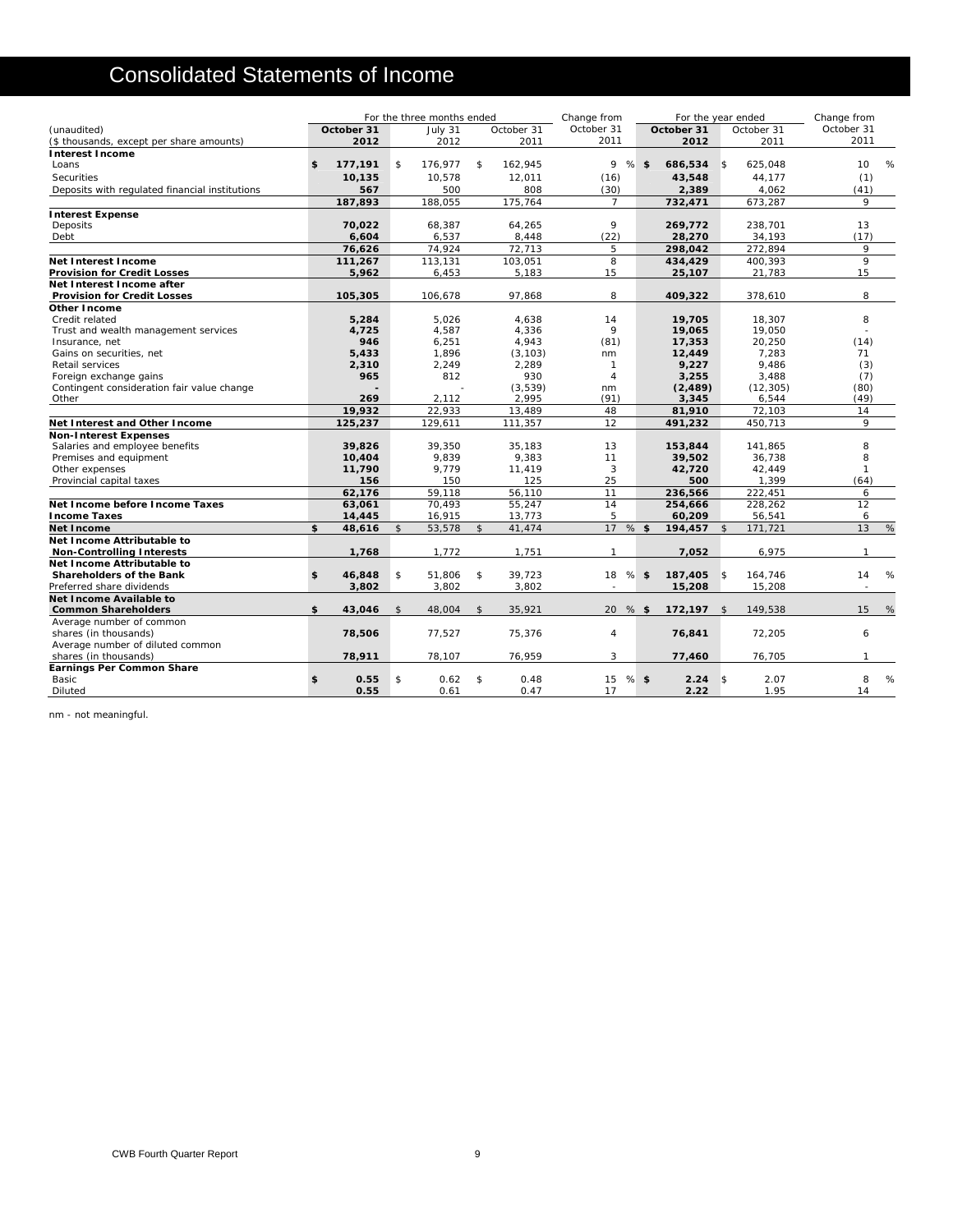## Consolidated Statements of Comprehensive Income

|                                                         | For the three months ended |         |               |          |    | For the year ended |               |            |  |  |
|---------------------------------------------------------|----------------------------|---------|---------------|----------|----|--------------------|---------------|------------|--|--|
| (unaudited)                                             |                            |         | October 31    |          |    | October 31         |               | October 31 |  |  |
| (\$ thousands)                                          |                            | 2012    |               | 2011     |    | 2012               |               | 2011       |  |  |
| Net Income                                              | \$                         | 48,616  | \$            | 41,474   | \$ | 194,457            | -S            | 171,721    |  |  |
| Other Comprehensive Income (Loss), net of tax           |                            |         |               |          |    |                    |               |            |  |  |
| Available-for-sale securities:                          |                            |         |               |          |    |                    |               |            |  |  |
| Gains (losses) from change in fair value <sup>(1)</sup> |                            | 3,426   |               | (8,693)  |    | 9,580              |               | (11, 710)  |  |  |
| Reclassification to net income <sup>(2)</sup>           |                            | (3,984) |               | 2.337    |    | (9, 129)           |               | (5, 133)   |  |  |
|                                                         |                            | (558)   |               | (6, 356) |    | 451                |               | (16, 843)  |  |  |
| Derivatives designated as cash flow hedges:             |                            |         |               |          |    |                    |               |            |  |  |
| Losses from change in fair value <sup>(3)</sup>         |                            | 1,514   |               |          |    | 1,430              |               |            |  |  |
| Reclassification to net income <sup>(4)</sup>           |                            | (645)   |               | $\sim$   |    | (483)              |               |            |  |  |
|                                                         |                            | 869     |               |          |    | 947                |               |            |  |  |
|                                                         |                            | 311     |               | (6, 356) |    | 1,398              |               | (16, 843)  |  |  |
| Comprehensive Income for the Period                     |                            | 48.927  | $\mathcal{F}$ | 35,118   | \$ | 195,855            | $\mathcal{L}$ | 154,878    |  |  |
|                                                         |                            |         |               |          |    |                    |               |            |  |  |
| Comprehensive income for the period attributable to:    |                            |         |               |          |    |                    |               |            |  |  |
| Shareholders of the Bank                                | \$                         | 47,159  | \$            | 33.367   | \$ | 188,803            | -S            | 147,903    |  |  |
| Non-controlling interests                               |                            | 1.768   |               | 1.751    |    | 7,052              |               | 6,975      |  |  |
| Comprehensive Income for the Period                     |                            | 48,927  | <sup>\$</sup> | 35,118   | \$ | 195,855            | $\mathcal{L}$ | 154,878    |  |  |

(1) Net of income tax of \$1,247 and \$3,441 for the quarter and year ended October 31, 2012, respectively (2011 - \$3,553 and \$4,731).<br>
(2) Net of income tax of \$1,450 and \$3,320 for the quarter and year ended October 31, 2

## Consolidated Statements of Changes in Shareholders' Equity

|                                                                                     | For the year ended |                 |  |            |  |  |
|-------------------------------------------------------------------------------------|--------------------|-----------------|--|------------|--|--|
| (unaudited)                                                                         |                    | October 31      |  | October 31 |  |  |
| (\$ thousands)                                                                      |                    | 2012            |  | 2011       |  |  |
| <b>Retained Earnings</b>                                                            |                    |                 |  |            |  |  |
| Balance at beginning of period                                                      | \$                 | 608.848 \$      |  | 586.933    |  |  |
| Net income attributable to shareholders of the Bank                                 |                    | 187.405         |  | 164.746    |  |  |
| <b>Dividends</b><br>- Preferred shares                                              |                    | (15, 208)       |  | (15, 208)  |  |  |
| - Common shares                                                                     |                    | (47, 747)       |  | (39, 177)  |  |  |
| Warrants purchased and cancelled                                                    |                    |                 |  | (88, 446)  |  |  |
| Balance at end of period                                                            |                    | 733,298         |  | 608,848    |  |  |
| <b>Other Reserves</b>                                                               |                    |                 |  |            |  |  |
| Balance at beginning of period                                                      |                    | 7,849           |  | 24,692     |  |  |
| Changes in available-for-sale securities                                            |                    | 451             |  | (16, 843)  |  |  |
| Changes in derivatives designated as cash flow hedges                               |                    | 947             |  |            |  |  |
| Balance at end of period                                                            |                    | 9,247           |  | 7.849      |  |  |
| <b>Preferred Shares</b>                                                             |                    |                 |  |            |  |  |
| Balance at beginning and end of period                                              |                    | 209,750         |  | 209,750    |  |  |
| <b>Common Shares</b>                                                                |                    |                 |  |            |  |  |
| Balance at beginning of period                                                      |                    | 408,282         |  | 279,620    |  |  |
| Issued on settlement of contingent consideration                                    |                    | 63,399          |  |            |  |  |
| Issued under dividend reinvestment plan                                             |                    | 12,252          |  | 5,941      |  |  |
| Transferred from share-based payment reserve on the exercise or exchange of options |                    | 4,432           |  | 4,009      |  |  |
| Issued on exercise of options                                                       |                    | 1,853           |  | 2,996      |  |  |
| Issued on exercise of warrants                                                      |                    |                 |  | 115,716    |  |  |
| Balance at end of period                                                            |                    | 490,218         |  | 408.282    |  |  |
| <b>Share-based Payment Reserve</b>                                                  |                    |                 |  |            |  |  |
| Balance at beginning of period                                                      |                    | 21,884          |  | 21,291     |  |  |
| Amortization of fair value of options                                               |                    | 5,016           |  | 4.602      |  |  |
| Transferred to common shares on the exercise or exchange of options                 |                    | (4, 432)        |  | (4,009)    |  |  |
| Balance at end of period                                                            |                    | 22,468          |  | 21.884     |  |  |
| <b>Total Shareholders' Equity</b>                                                   |                    | 1,464,981       |  | 1,256,613  |  |  |
| <b>Non-Controlling Interests</b>                                                    |                    |                 |  |            |  |  |
| Balance at beginning of period                                                      |                    | 105,225         |  | 105,179    |  |  |
| Net income attributable to non-controlling interests                                |                    | 7,052           |  | 6,975      |  |  |
| Dividends to non-controlling interests                                              |                    | (7,033)         |  | (6,929)    |  |  |
| Balance at end of period                                                            |                    | 105,244         |  | 105,225    |  |  |
| <b>Total Equity</b>                                                                 |                    | $$1,570,225$ \$ |  | 1,361,838  |  |  |